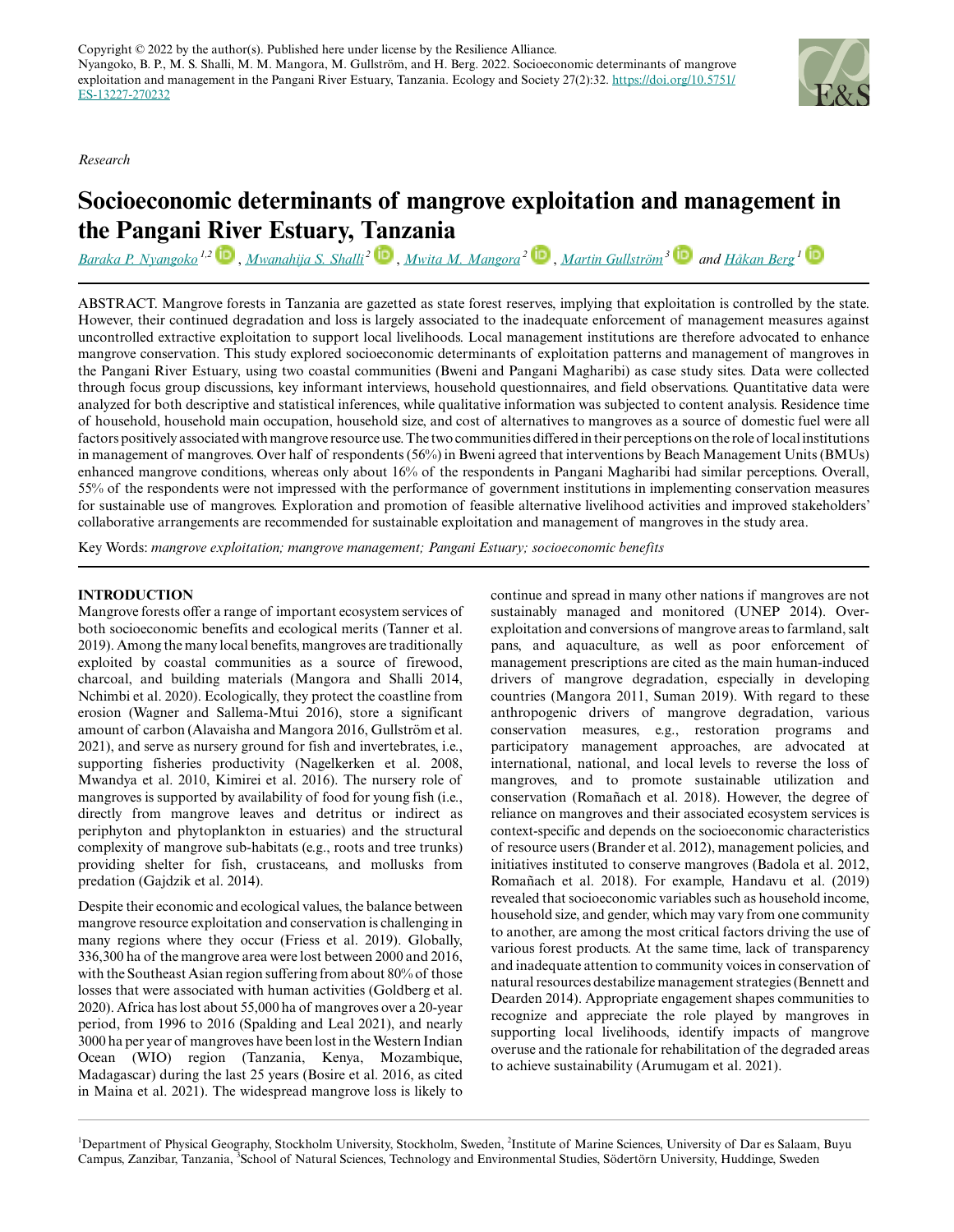In Tanzania, mangroves are legally gazetted as state forest reserves, and occur along almost the entire coastline (Semesi 1992, Wang et al. 2003, Mangora et al. 2016). The largest fractions are found in estuarine- and river mouths spreading across the country from the northern to southern districts (Semesi 1992, Wang et al. 2003, Mangora et al. 2016). Coastal communities in the different parts of Tanzania have depended on mangrove forests for generations to support their livelihoods and well-being (Mainoya et al. 1986, Semesi 1992, 1998). In recognizing their values and importance, the government in collaboration with development partners developed the national mangrove management plan in 1991 (Semesi 1992), and implemented it through the Mangrove Management Project (MMP), which began in 1994 to accentuate sustainability (Wang et al. 2003) before it phased out in 2004 (Cooksey et al. 2006). Capitalizing on this management plan, different stakeholders attempted to design a number of other collaborative arrangements and restoration initiatives in different parts of the country to enhance mangrove management and conservation (Mangora 2011). Joint forest management (JFM) is one of the participatory forest management (PFM) efforts developed to promote sustainable utilization of forest resources, including mangroves following its inclusion in the National Forest Policy of Tanzania of 1998, and the Forest Act 2002 (Beymer-Farris and Bassett 2012, Treue et al. 2014, Mwansasu 2016). However, in practice JFM has not yet been fully executed to prevent mangroves from being degraded because of a range of factors. First, under JFM, the government owns the forest, and for state forest reserves, this means that all decisions about, e.g., human access and use rights are made by the government (Beymer-Farris and Bassett 2012, Mwansasu 2016). Second, it is difficult to achieve effective collaborative management for mangrove forests because of the absence of specific formal agreements on community rights to use mangrove resources and the lack of shared management responsibilities (Mshale et al. 2017). These issues have exacerbated conflicts between the government (forest owners) and local communities (users of resources; Ngomela 2007, Mangora 2011). Moreover, implementation of a management plan faces various challenges that jeopardize fully secured sustainable use of mangrove resources, mainly because of increasing pressures from human exploitation, inadequate engagement of local communities, and inconsistent management interventions and enforcement (Mangora 2011, Mshale et al. 2017). Furthermore, these management challenges exhibit significant spatial and temporal variations that are much influenced by the prevailing socioeconomic conditions of the communities around mangroves (Nyangoko et al. 2021). Nchimbi et al. (2020) also demonstrated that community interests in conservation can remain high if their opinions are appropriately included in the management planning and if there are alternative livelihood options that would meet the needs of local users, while otherwise the loss of this resource is likely to continue.

Mangroves are estimated to cover an area of 158,100 ha in mainland Tanzania (MNRT 2015), and nearly 19,000 ha of mangrove area were lost between 1990 and 2015 (FAO 2015, as cited in Njana 2020). Generally, Tanzania's mangroves are disappearing at a rate of around 0.7% per year (FAO 2007), with some local areas being more degraded than others (Wang et al. 2003, Alavaisha and Mangora 2016). For example, the Rufiji Delta, which holds the largest mangrove area (45,519 ha) in the country, loses about 378 ha of its mangroves each year, corresponding to loss rate of 0.5% annually (Monga et al. 2018). Mangrove loss is also exemplified by the Wami River Estuary, where intensive harvesting of these resources for charcoal production and fuel-wood needs prior to its gazettement under management authority of Saadani National Park (protected area), has threatened not only ecosystem integrity but also local fisheries (McNally et al. 2011). This could match the case of the Pangani River Estuary, where the contribution of mangrove forests to local livelihoods and mangrove degradation has been reported over the last few decades (Turpie et al. 2005, Ngomela 2007), but the link between socioeconomic variables of dependent communities and mangrove resources extraction, as well as how local people perceive strategies for managing mangrove ecosystems is not well captured. In an effort to further contribute to the design of appropriate mangrove management interventions, which would promote common ground for collaborative arrangements with local communities, the present study explored the influence of socioeconomic drivers on mangrove resource use, and community perceptions on effectiveness of mangrove management of the Pangani River Estuary. Specifically, the study was set to answer the following questions: (1) What are the socioeconomic drivers that determine the exploitation pattern of mangrove resources of the Pangani River Estuary? (2) What are the community perceptions on effectiveness and enforcement of mangrove forest management interventions for the Pangani River Estuary?

# **METHODS**

# **Study area**

This study was conducted in two peri-urban communities; Bweni and Pangani Magharibi in Pangani Township of the Tanga region in northern Tanzania (05°24′00″-05°25′36″ S; 38°58′47″-38°59′ 60″ E (Fig. 1). The two communities are situated close to mangroves of the Pangani Estuary, which represents the terminal end of the Pangani River (Fig. 1). The Bweni site is more connected to rural settings and situated on the southern bank of the Pangani River. Pangani Magharibi is a more urbanized area on the northern bank of the Pangani River. Regardless of any differences in the main source of livelihoods between the two sites, these communities are generally characterized by livelihood occupations, such as subsistence rain dependent farming, artisanal fisheries, small businesses (e.g., food vending and kiosks), small scale livestock keeping and utilization of both mangrove and inland terrestrial forest resources.

The area covered by mangroves in the Pangani Estuary is about 753 ha (Turpie et al. 2005). The actual size of the degraded area is unknown (Ngomela 2007), but cutting of mangroves for timber has affected these ecosystems (Turpie et al. 2005). Thus, the reimposed ban on mangrove harvesting in 2016 across the country may have reduced reliance on mangroves and improved their conditions, but this needs to be further verified. Eight mangrove species occur in the estuary, which is dominated by *Avicennia marina*, *Ceriops tagal*, and *Rhizophora mucronata*. Other mangroves species found in the area are *Bruguiera gymnorrhiza*, *Heritiera littoralis*, *Lumnitzera racemosa*, *Xylocarpus granatum*, and *Sonneratia alba* (Lamtane et al. 2014). The area experiences hot and humid tropical conditions with average temperatures of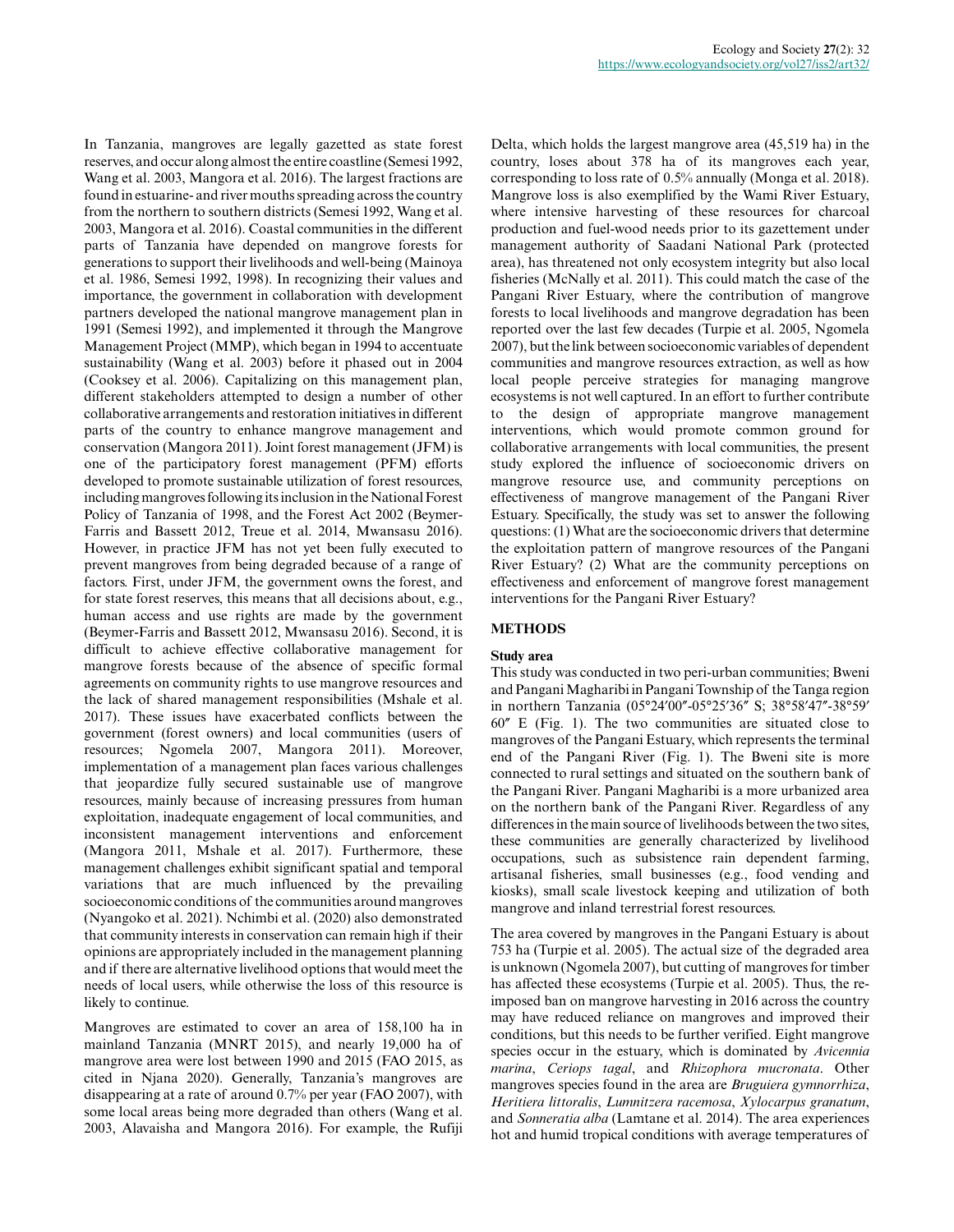

**Fig. 1**. Map showing the location of the studied sites. Bweni and Pangani Magharibi are situated on the southern and northern banks of Pangani River, respectively.

20.5 °C and 30 °C during coolest and hottest months, respectively, and receives an average total annual rainfall of about 1240 ± 333 mm (Njana 2015). According to the national population census of 2012, Bweni and Pangani Magharibi had a total population of 1263 and 6262 people, which increased from 1187 and 4929 people recorded in 2002, respectively (URT 2013). Two local natural resource management institutions, the Beach Management Unit (BMU) and the Village Natural Resource Committee (VNRC), exist in the study area, but their functions differ. The BMU exists in each site and primarily focuses on management of fisheries resources and their associated habitats, including mangroves. Their responsibilities include patrolling, enforcing rules and regulations, and raising awareness about fisheries management and associated aquatic environments. The two sites share the same VNRC, which focused on protecting both inland terrestrial forests and mangrove resources, with the mandate to raise awareness and implement by-laws pertaining to overall environmental protection and pollution control throughout the studied communities.

# **Research design and data collection**

The field work was carried out from late April to early May 2016, at both community and household levels, to explore the influence of socioeconomic drivers on mangrove resource use and community perceptions on mangrove forest management interventions in the communities of Bweni and Pangani Magharibi. Mixed social research methods, including focus group discussions (FGDs), key informant interviews (KIIs), and household questionnaire surveys (HQSs; Katikiro 2016) were used to gather data. Direct field observations were conducted to enrich the data. Prior to the actual data collection, a reconnaissance survey was carried out, during which consultative meetings were performed with community leaders, influential elders, local natural resources management committee leaders (BMUs and VNRC), and a few households, to introduce the study, seek consent, and collect important preliminary information that facilitated the design of actual survey tools.

#### *Focus group discussions and key informant interviews*

One FGD was conducted at the community level in each study site, which included a mixed group of mangrove resource users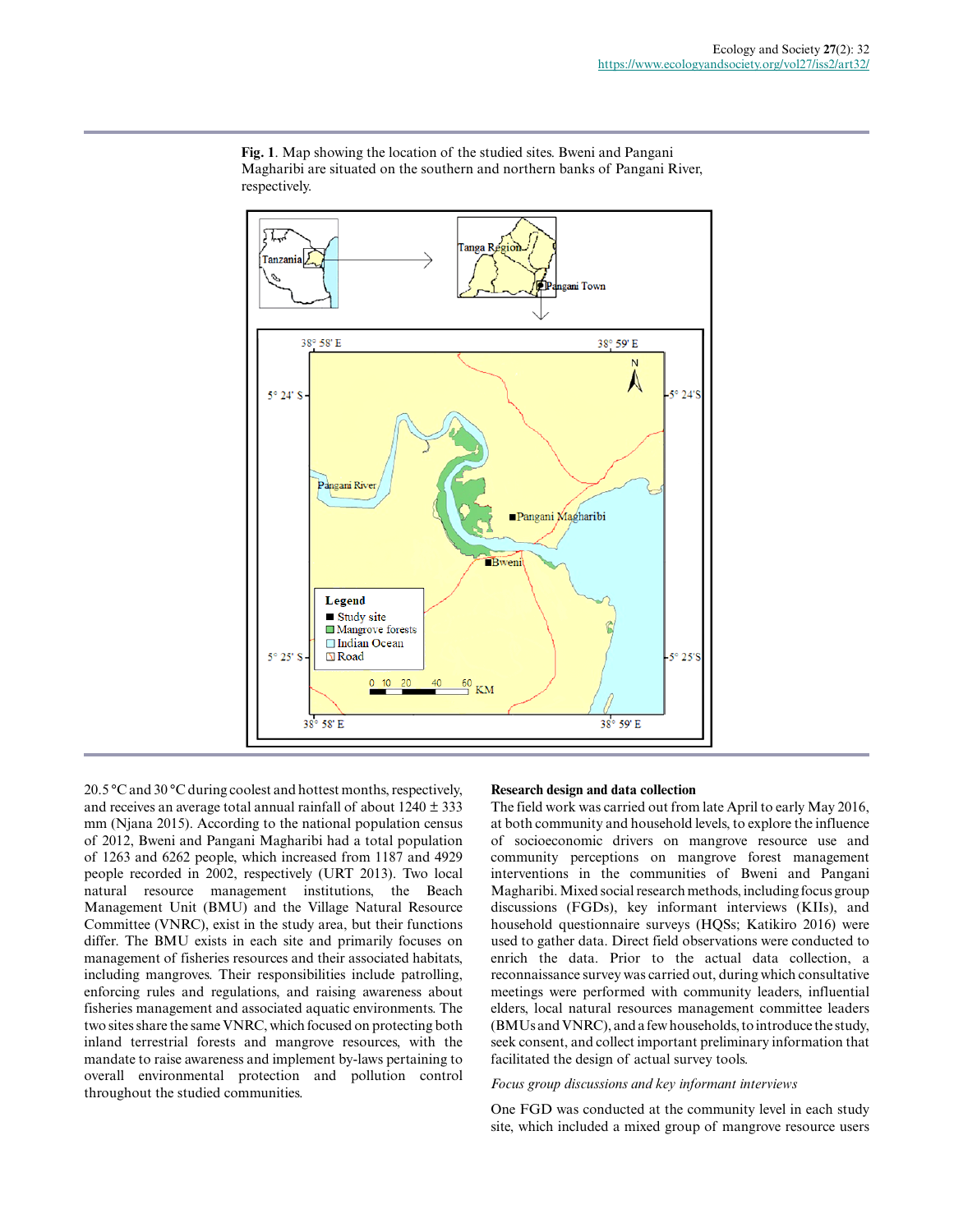(fishers, mangrove cutters, food vendors, and farmers). Each group discussion involved a small active group of eight participants (two individuals from each occupation) of mixed gender and age for the efficient discussions, as suggested by Hennink (2014). Discussions were moderated using prepared checklists adopted from Ansong and Røskaft (2011) and Roy et al. (2013), and modified to meet the purposes of the study. During the discussions, participants identified all important socioeconomic activities in the study area, and local uses of mangrove resources. Participants were also asked to indicate how they perceived the conditions of mangroves over time and reasons for changes (based on time line analysis). In addition, a wealth ranking exercise (Endamana et al. 2016) was conducted to understand the relationship between the wealth status of community members and patterns of exploitation of mangrove resources. Accordingly, three wealth groups (poor, middle, and rich) were identified by participants to reflect households' assets in their community based on wealth decisive factors (type of houses, source of household energy, farm size, monthly income, number of meals taken per day, and livestock keeping). The participants were also asked to give opinions on (a) the performance of natural resource management institutions, (b) conservation programs and projects involved in mangrove management in the study area, (c) how they perceive those interventions, and (d) what should be done to conserve mangroves, while improving livelihood of dependent communities. The information generated from the FGDs were crosschecked by conducting in-depth interviews with 14 key informants, including (i) the Pangani District Forest Officer (DFO), (ii) the District Forest Manager (DFM) for Tanzania Forest Services (TFS), (iii) the village chairperson in each site, (iv) two influential people in each site, (v) two BMU leaders in each site, and (vi) two VNRC leaders in the study area (Appendix 1). A key informant was regarded as an individual who had deep knowledge about the study site, socioeconomic patterns, and historical perspectives of management of natural resources (Orchard et al. 2016). The DFO and DFM were, however, selected as key informants based on their expertise and duties in managing mangrove forests regardless of how long they had lived in the study area.

#### *Household survey*

A semi-structured questionnaire (Appendix 2) was administered to 30 households randomly selected in each site. Household heads were targeted because they are responsible for decision making and obliged to provide basic needs in their families (Boafo et al. 2016). In their absence, any other adult representative member conversant with household deeds was asked to speak for the household. The questionnaire used was adopted from the study by Adhikari et al. (2004), and modified based on the information obtained from the FGDs and KIIs. The information collected included socioeconomic and demographic characteristics, resources collected from mangroves to support livelihoods, and perceptions on local and state management interventions. To determine whether households are dependent on mangrove resources for their livelihoods or not, respondents were asked to mention at least one key resource that they extract from mangroves to support their subsidence or commercial needs. Based on the description by Newton et al. (2016), those respondents who revealed that they extract resources from the mangrove forest in some way were classified as mangrove

dependent, and vice versa as mangrove non-dependent. The perceptions on effectiveness and enforcement of management interventions were assessed based on predefined mangrove management and conservation statements explored at the community level, where respondents were asked to depict a statement and rank their responses as either strongly disagree, disagree, neutral, agree, or strongly agree per given statement.

# *Field observations*

With the assistance from two local residents in each study site, a physical visit to the mangrove forests was carried out to observe mangrove conditions and resources collected from the forests, followed by observations on different socioeconomic activities that took place in the study area to verify the gathered information from the FGDs, KIIs, and HQSs.

#### **Data analysis**

Information collected from the household survey was analyzed statistically using SPSS v. 16. Binary logistic regression was used to deduce relationships between socioeconomic drivers and exploitation pattern of mangrove resources in the study area. Data from the studied sites (Bweni and Pangani Magharibi) were combined to increase the strength of associations between predictors and response variables that fit the logit model. The model was chosen because it can simultaneously analyze impacts of both continuous and categorical explanatory variables to reduce bias for their influence (Sperandei 2014). The variables included in this model are summarized in Table 1. Descriptive statistics (percentage distributions) were used to analyze respondents' perceptions on effectiveness and enforcement of mangrove forest management interventions between the two study sites. Content analysis (Yates and Leggett 2016) was used to analyze qualitative information collected from the FGDs and KIIs. With regards to this, all information noted were grouped together followed by establishment of major themes, which were further subdivided into sub-themes, and finally to the smallest meaningful units that represented issues described by respondents in relation to mangrove exploitation and management.

#### **RESULTS**

#### **Socioeconomic and demographic profiles of the households**

The socioeconomic and demographic characteristics of respondents in the studied communities are summarized in Table 2. Almost 67% of the respondents were male and about 47% were in the age group of 36 to 55 years. Over 70% of the respondents were married. The average household size was five persons. In terms of education, 53% of the respondents in Bweni and 40% in Pangani Magharibi had completed the primary level of education. Fishing was the main livelihood occupation in Bweni, accounting for ~37% of the responses, while in Pangani Magharibi farming (33%) was the main livelihood occupation. The average household monthly income was estimated to be 187,500 Tanzanian shillings. In Bweni, 50% of the respondents reported to have stayed in the area for over 15 years, while only 33% had stayed for such a long period in Pangani Magharibi.

# **Socioeconomic drivers of mangrove resource exploitation**

The common uses of different mangrove resources reported by respondents during the FGDs in both studied communities are summarized in Table 3. Building materials and firewood were the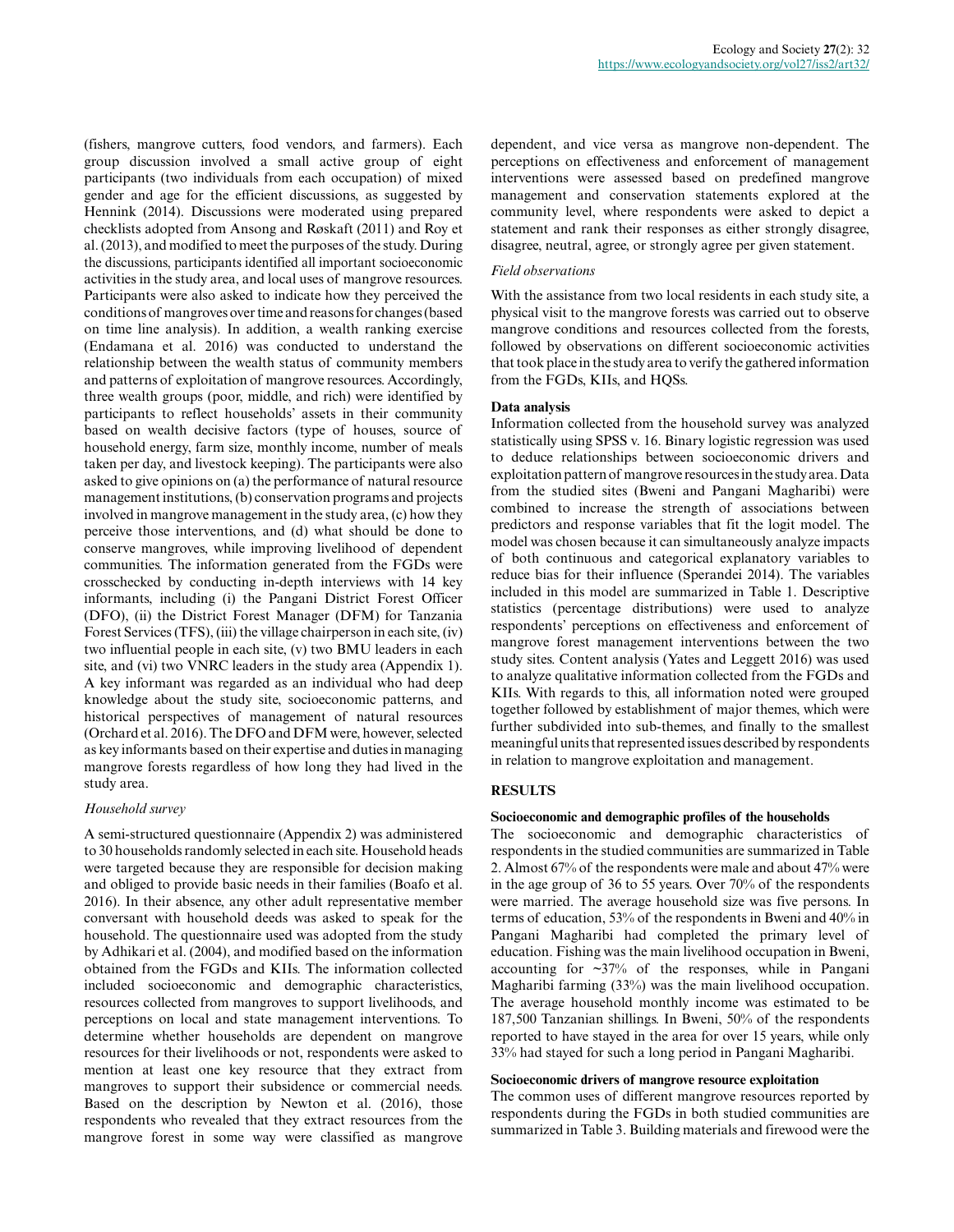| Variables                              | Description                                                                     | Module of quantities                                                                        |
|----------------------------------------|---------------------------------------------------------------------------------|---------------------------------------------------------------------------------------------|
| Dependent variable (mangrove resource  | Whether household livelihoods depend on any resource from                       | Categorical, if $yes = 1$ , no = 0                                                          |
| use)                                   | mangroves                                                                       |                                                                                             |
| Independent variables                  |                                                                                 |                                                                                             |
| Gender                                 | Gender of household head                                                        | Categorical, $1 = Male$ , $0 = Female$                                                      |
| Age                                    | Age of household head                                                           | Continuous, actual age of respondent in<br>years                                            |
| Household size                         | Individual members in household                                                 | Continuous, number of family members                                                        |
| Education                              | Highest level of education of head of household                                 | Continuous, number of years spent in<br>school                                              |
| Occupation                             | Main occupation of household                                                    | Categorical, $1 =$ Fisher, $0 =$ Others                                                     |
| Residence time                         | Time household settled/ lived in the area                                       | Continuous, years lived in the area                                                         |
| Cost of alternative resources for fuel | Cost of gas/kerosene/electricity to substitute use of mangroves as<br>fuel wood | Continuous, monthly bills paid for<br>alternative source of energy (Tanzania)<br>shillings) |
| Income                                 | Average monthly household income                                                | Continuous, actual monthly income<br>earned by all family members (Tanzania<br>shillings)   |

most commonly extracted products in the area. The dependence pattern on mangrove resources by occupation in the study area are summarized in Figure 2. In Bweni, 70% of the households were mangrove dependent (i.e., they extracted mangrove products for their livelihoods only), whereas 60% in Pangani Magharibi were mangrove non-dependent (i.e., they did not extract mangrove products for their livelihoods). In both sites, fishers and farmers were most dependent on mangrove resources compared to people with other occupations. Based on the binary logistic regression model testing the influence of selected socioeconomic factors on mangrove resource extraction (Table 4), only four predictors were significantly associated with the extraction of mangrove resources for livelihoods in the study area, including residence time of household, household main occupation, household size, and cost of alternative resources to substitute use of mangrove wood as cooking fuel. Because the coefficients of these independent variables were all positive, a unit increase in these factors would increase the number of people who were engaged in mangrove resource extraction. An analysis of households' wealth status based on wealth decisive factors (Table 5) indicated that poor households often exert more pressure on mangrove resources than rich households.

#### **Perceptions of mangrove forest management interventions**

Table 6 summarizes legal, institutional, and policy instruments related to mangrove management in the study area. Thirteen institutions and conservation projects/programs responsible for management of mangroves resources in the study area were identified during the FGDs and KIIs. Some of these conservation and management programs have been phased out, while others are still in operation. The past donor funded projects/programs like the Mangrove Management Project (MMP) and Tanga Coastal Zone Conservation and Development Program (TCZCDP) were reported to be effective during their implementation phases. This implies that the efforts from these projects/programs on, e.g., awareness raising, capacity building, and participatory monitoring have led to improved management and conservation of mangroves, which is a result of the collaborative work with local communities, who got empowered to take control of their own resources, which in turn has reduced

**Fig. 2**. Household dependence patterns on mangrove resources by occupation in the study area ( $n = 30$  per site). Extraction of poles, firewood, fish, and honey were mentioned as preferred resources by mangrove dependent occupants.



mangrove degradation. However, it was observed that many people in the area were unaware about the existence of a recent climate change adaptation project entitled "Developing core capacity to address adaptation to climate change in productive coastal zones of Tanzania," which implies little sensitization, participation, and engagement of the communities. Historical narratives and community perceptions on the conditions of mangroves and drivers of changes over time (Table 7) indicate that severe mangrove degradation occurred between 1965 and 1993, while from 1994 to 2004, the degree of such degradation was reduced to a moderate level, and from 2005 to present, there has been a resurgent degradation of mangrove forests. Generally, the two studied communities had different perspectives on the effectiveness of mangrove forest management interventions for sustainable mangrove utilization and associated conditions (Fig. 3). The majority of the respondents in Bweni (57%) either agreed or strongly agreed with the perception that BMU interventions have led to improved conditions for mangroves, whereas only ~17% of respondents in Pangani Magharibi had similar opinion.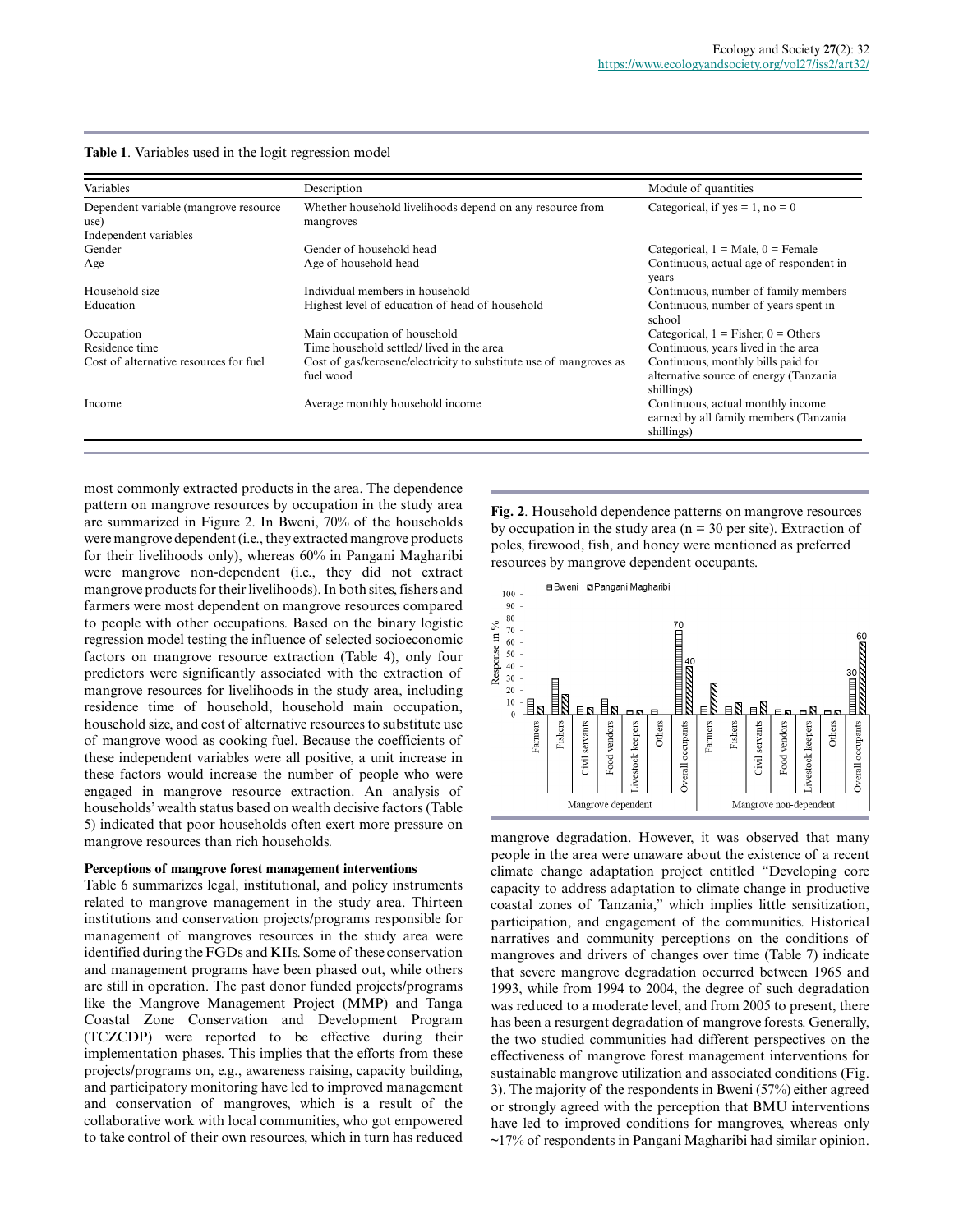

**Fig. 3**. Percentage responses on perceptions of effectiveness and enforcement of mangrove forests management interventions in the study area based on household surveys ( $n = 30$  per site). BMU = Beach management unit, TFS = Tanzania Forest Services, DFO = District Forest Officer.

Overall, 55% of the respondents (i.e., agreed or strongly agreed responses in both study sites) indicated that state management agencies (the DFO and TFS) are weak in their enforcement of regulations for conservation and sustainable use of mangroves.

# **DISCUSSION**

# **Socioeconomic drivers influencing on mangrove resource use**

Dependence on forest resources, especially by rural and suburban communities, is shaped by socioeconomic factors operating at the household and community levels (Handavu et al. 2019). The results of this study demonstrate this viewpoint, albeit the level of influence of these factors varied, and were associated to different reasons and implications. The observed similarity between gender of household heads in terms of mangrove resource use implies that many people regardless of their gender extract resources from mangroves. However, some respondents during the FGDs and KIIs mentioned that men tend to exploit more resources (e.g., harvesting poles for making boats and fish traps throughout the year) than women (e.g., occasional collection of firewood and crabs) because men are traditionally responsible for household welfare and are obliged to ensure security of household basic needs. As such, men were mostly associated with illegal exploitation of mangroves on the grounds of sustaining household welfare. Examples of these illegal

activities are cutting of mangrove trees for charcoal making and digging in mangrove areas for fishing bait. Our results conform to the findings of Feka et al. (2011) and Eneji et al. (2015), who also reported that exploitation of forest resources is carried out by both men and women, and that men tend to extort a multitude of resources from forests, while women only exploit a few resources for subsistence use. The age of household heads also had no significant influence on mangrove extraction, as both young and old people indicated that irrespective of their age, they would extract resources from mangroves as long as they had the physical ability to visit the mangrove forest. Our findings are similar with the study by Garekae et al. (2017), who also found that the elderly tend to reduce forest extraction activities because of a decline in physical strength. Household size was positively related with mangrove resource use. This implies that large households, especially in rural and suburban areas, tend to exploit more natural resources than small households because of an increased demand by the household members. As poverty prevails in poor coastal societies, large families may not be able to afford basic necessities and hence exert pressure on the nearest resources for products like firewood, mangrove crabs, prawns, and medicines. This finding is in agreement with the observation that households with large families, especially those with limited income opportunities, are highly reliant on forest resources to meet their basic needs (Handavu et al. 2019).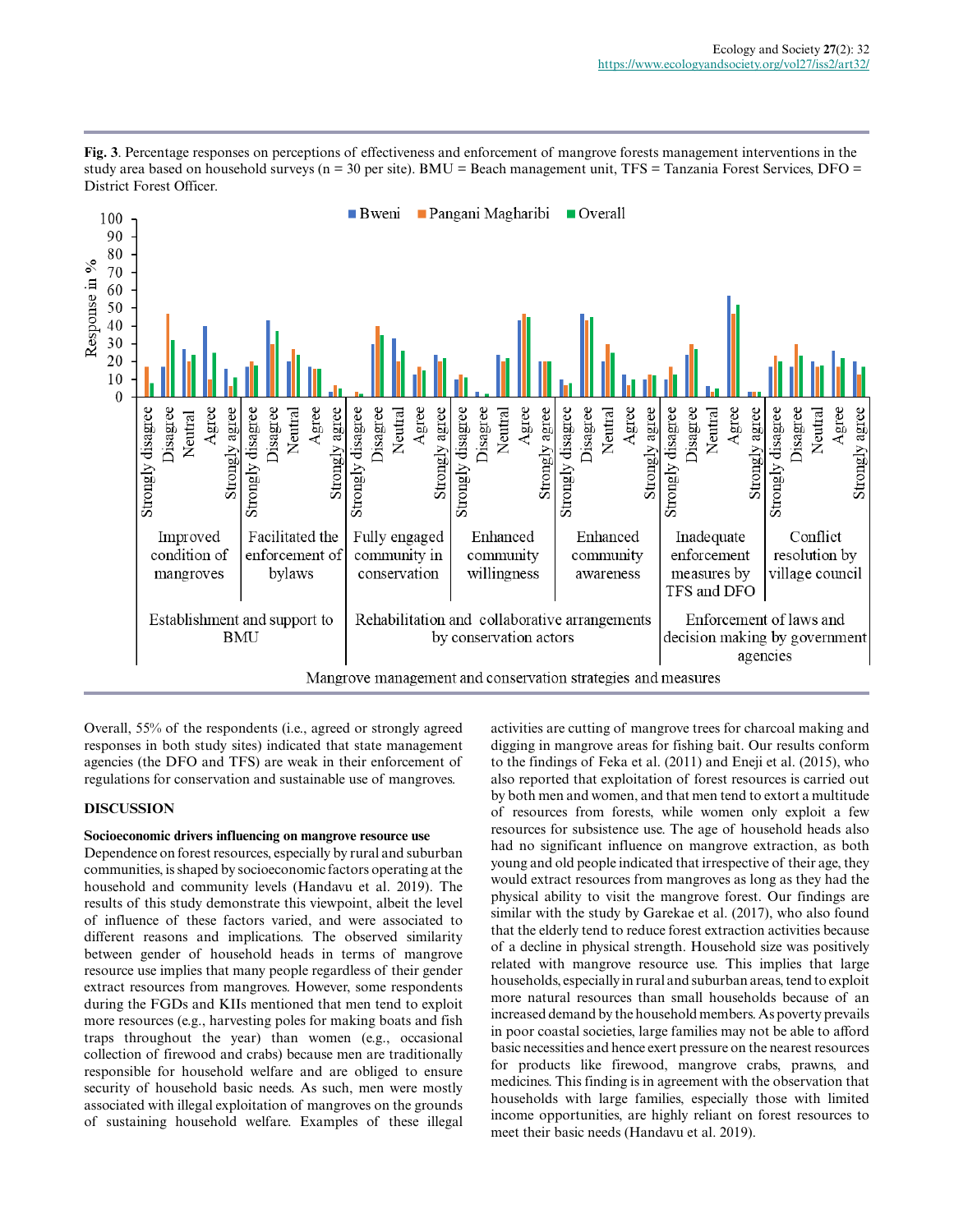| Variable                                 | Category          | Bweni            | Pangani Magharibi | Overall        |  |
|------------------------------------------|-------------------|------------------|-------------------|----------------|--|
|                                          |                   | Response in %    |                   |                |  |
| Gender                                   | Male              | 70               | 63                | 66             |  |
|                                          | Female            | 30               | 37                | 34             |  |
| Age                                      | $18 - 35$         | 33               | 47                | 40             |  |
|                                          | $36 - 55$         | 50               | 43                | 46             |  |
|                                          | > 56              | 17               | 10                | 14             |  |
| Marital status                           | Married           | 80               | 73                | 77             |  |
|                                          | Single            | $\overline{7}$   | 13                | 10             |  |
|                                          | Divorced          | 3                | $\overline{7}$    | 5              |  |
|                                          | Widow             | 10               | 7                 | 8              |  |
| Household size                           | $1 - 4$           | 40               | 43                | 41             |  |
|                                          | $5 - 8$           | 60               | 54                | 57             |  |
|                                          | > 8               | $\boldsymbol{0}$ | 3                 | $\overline{c}$ |  |
| Level of education                       | Informal          | $\overline{7}$   | $\overline{3}$    | 5              |  |
|                                          | Primary           | 53               | 40                | 46             |  |
|                                          | Secondary         | 30               | 37                | 33             |  |
|                                          | Collage           | 10               | 20                | 15             |  |
| Main occupation                          | Farmer            | 20               | 33                | 27             |  |
|                                          | Fishers           | 37               | 27                | 32             |  |
|                                          | Civil servants    | 13               | 17                | 15             |  |
|                                          | Food vendors      | 17               | 10                | 13             |  |
|                                          | Livestock keepers | 6                | 10                | 8              |  |
|                                          | Others            | 7                | 3                 | 5              |  |
| Income per month (Tanzania<br>shillings) | < 150,000         | 40               | 27                | 33             |  |
|                                          | 150,000-300,000   | 33               | 40                | 37             |  |
|                                          | 300,000-450,000   | 17               | 20                | 18             |  |
|                                          | > 450,000         | 10               | 13                | 12             |  |
| Residence time                           | $< 8$ years       | 27               | 20                | 23             |  |
|                                          | $9-15$ years      | 23               | 47                | 35             |  |
|                                          | $> 15$ years      | 50               | 33                | 42             |  |

**Table 2**. Socioeconomic and demographic characteristics of households in the study area.

The level of education did not significantly influence the mangrove exploitation, which matches the results of the FGDs and KIIs that many people regardless of their educational status extract resources from mangroves. This was mainly attributed to limited employment opportunities in the studied communities, where a completion of secondary education alone was no guarantee of getting formal government or private employment. This in turn leads to less reliable sources of income and increased poverty, and thus a similar pattern of resource use among those with informal, primary, and secondary education to provide for subsistence needs and income generation. Contrary, Inoni (2009) reported that higher levels of education make harvesting of forests unattractive to the local elites. This contradiction stems from the fact that, unlike the Pangani community, the studied society by Inoni was characterized by more livelihood options like largescale dairy farming, which provided employment for rural dwellers who had some form of formal education, and thus were less dependent on mangrove resources as an income source.

According to Giliba et al. (2011), an increase in the number of years of residence around a forest in rural areas significantly influences the use of forest products, which is in agreement with the findings of this study. People with long residence time know their environment better than people with shorter residence time, and thus, they are more likely to go into forests to extract mangrove resources to secure their livelihoods. In addition, because the study area is dominated by fishers (Table 2), who have stayed there for a long time (over 15 years), they are often expected to be more reliant on mangrove resources compared to other types of occupations. This is due to the nature of their livelihood activities, as many fishermen in the area own boats and canoes, which are made of wood from mangrove trees. Fishers could also use their fishing boats to harvest and carry building poles, firewood, and other mangrove products, which is difficult for other occupants who do not own a boat or canoe. With regards to this, household main occupation was found to be positively related to mangrove resource use. This implies that an increase in number of fishers in the studied communities would increase the number of people who are engaged in mangrove resource extraction, which is consistent with the findings of Adhikari et al. (2010), who indicated that fishing communities rely on mangroves to collect fisheries products. Some respondents in the study area mentioned that the use of small fiberglass boats would replace wooden boats made from mangrove trees, and would facilitate offshore fishing, and thus reduce the pressure on mangroves. Because some of the respondents were engaged in mud crab fishing, training and development of crab fattening, using small bamboo cages in mangrove areas, could supplement the income for marginalized fishers without degrading the mangroves.

The costs of alternative energy sources for cooking significantly influenced the extraction of mangroves for firewood. This was associated with increased costs of purchasing gas, kerosene, or electric stoves in the studied communities. For instance, the price for refilling an Oryx gas cylinder of 5 kg as an alternative energy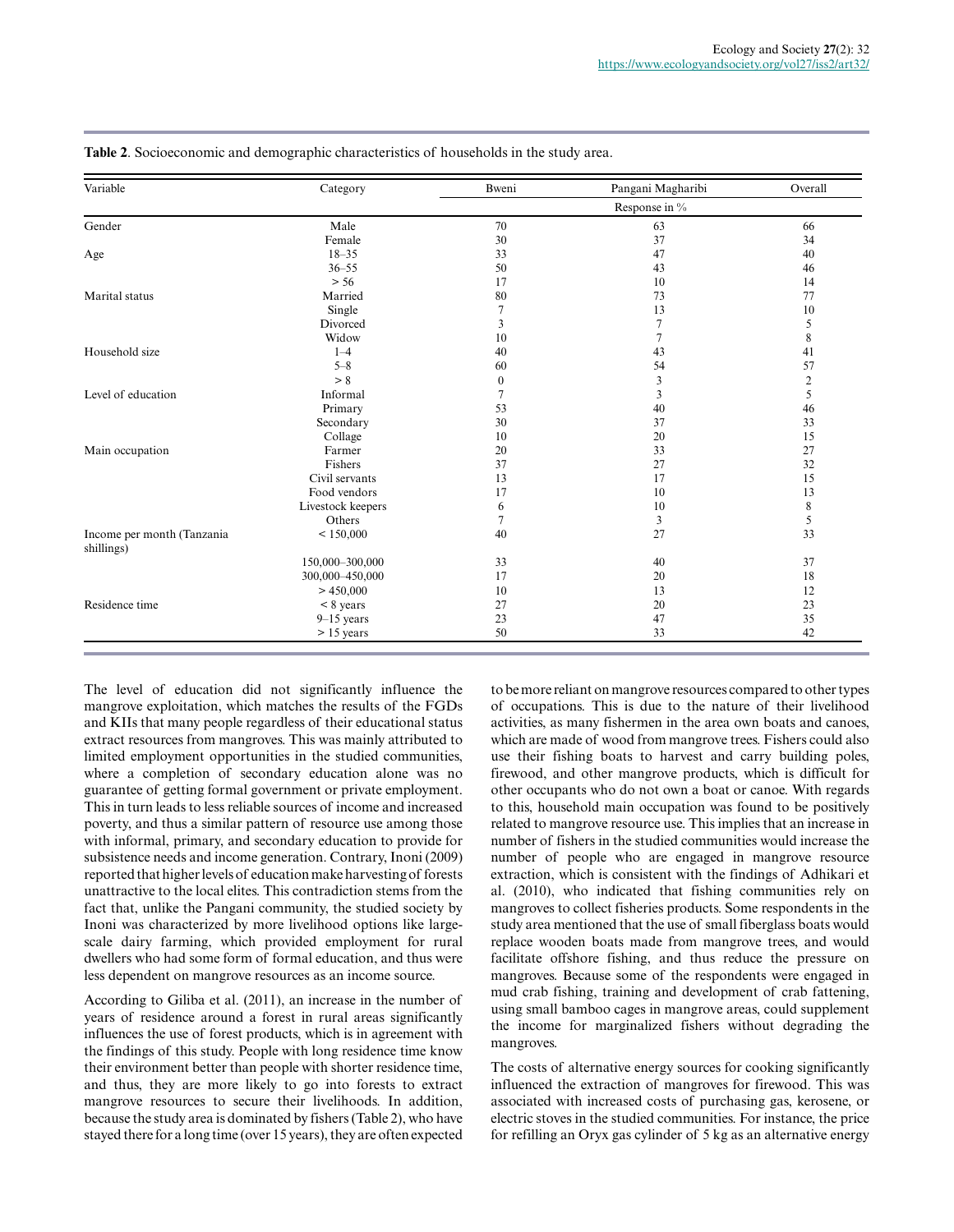**Table 3**. Common local uses of mangrove resources in the study area, based on focus group discussions and key informant interviews.

| <b>Uses</b>              | Community narrative on the uses                                                                                                                                                                                                                                                                                                                                                                                                                                                                                                                                                                                                                                                                                                                                                                                                                                                                                                                                                   |
|--------------------------|-----------------------------------------------------------------------------------------------------------------------------------------------------------------------------------------------------------------------------------------------------------------------------------------------------------------------------------------------------------------------------------------------------------------------------------------------------------------------------------------------------------------------------------------------------------------------------------------------------------------------------------------------------------------------------------------------------------------------------------------------------------------------------------------------------------------------------------------------------------------------------------------------------------------------------------------------------------------------------------|
| Firewood                 | Species C. tagal and R. mucronata are preferred for firewood because of their good burning quality and they produce little smoke. The A.<br>marina is also used as an alternative because Ceriops and Rhizophora species have become scarce in the study sites. Dead and/or live trees are<br>collected or cut for firewood use by households in both sites. However, the demand of fuelwood was higher in Bweni than Pangani<br>Magharibi. Primarily women collected firewood for household use. Few men collect firewood to sell. The commercial use of these resources<br>required authorization from village authorities and then applying for a permit from the District Forest Manager for Tanzania Forest Services.<br>There is a danger of forest degradation in the area because firewood collection is carried out almost daily. Nowadays, firewood collection for<br>selling is banned by the government. Despite the ban, signs of illegal cutting are still evident. |
| <b>Building</b>          | The poles from C. tagal and B. gymnorhiza species are preferred for house building, making local furniture, supporting peg in fences and<br>vegetable gardens because the wood is strong, resistant to insects, and lasts longer. Timber from S. alba is used for making furniture and<br>boats. Poles are commonly harvested products in the area, and primarily collected by men. Poles are demanded for both commercial and<br>domestic uses. However, compared to firewood, demand for poles for household use is not on a daily basis. Recently, permit or licences for<br>pole harvesting has been suspended to reduce mangrove degradation.                                                                                                                                                                                                                                                                                                                                |
| Traditional<br>medicines | The species X. granatum and A. marina are exploited for traditional health care by a few members of the community, but presently their use is<br>very low compared to the past. Xylocarpus granatum leaves are boiled for treatment of stomach-ache and skin rashes. Fruits of A. marina are<br>grinded for treatment of wounds.                                                                                                                                                                                                                                                                                                                                                                                                                                                                                                                                                                                                                                                  |
| Charcoal<br>making       | The species R. mucronata and C. tagal are harvested for charcoal making. Charcoal from mangroves produces high calorific value and less<br>ash. Although charcoal making is forbidden, it is done in secret by a few men.                                                                                                                                                                                                                                                                                                                                                                                                                                                                                                                                                                                                                                                                                                                                                         |
| Boat making              | The species H. littoralis and S. alba are harvested for making fishing boats/canoes. Each species has its own role but sometime their roles are<br>substituted/interchanged depending on availability of materials. Timber/poles from S. alba are preferred to make the boat hull (main body)<br>and boat keel (bottom) because of their large size and good bending capability. H. littoralis poles are used to make boat boom (pole for<br>direction) because of their strength and hardness.                                                                                                                                                                                                                                                                                                                                                                                                                                                                                   |
| Fisheries                | Mangrove areas serve as nursery, feeding, and breeding sites for a variety of fish, and thus support fisheries. Crab collections, shrimps, and<br>finfish fishing were the most cited mangrove-fishing activities, and were dominated by men.                                                                                                                                                                                                                                                                                                                                                                                                                                                                                                                                                                                                                                                                                                                                     |
| Honey<br>production      | Traditional beekeepers set their bee hives in the mangrove forest to be colonized by wild bees for production of honey. This activity is<br>dominated by men.                                                                                                                                                                                                                                                                                                                                                                                                                                                                                                                                                                                                                                                                                                                                                                                                                     |

source for cooking, which could replace the use of mangroves as wood fuel, was 25,000 Tanzanian shillings (TZS; in April 2016) in the study sites. This is too expensive when compared with an average monthly income (187,500 TZS in 2016) of households in the studied communities. Under such circumstances, poor communities living around mangrove areas, who are in the majority, will continue to rely on forest resources as a cheap source of fuel. This finding concurs with the results of Kilahama (2008) and Doggart et al. (2020), who reported that a small increase in the kerosene price and electricity tariffs adds a burden to users, and thus exerts a demand for cheap charcoal from forests and woodlands. Based on the discussions in the FGDs and KIIs, community members in the study area perceived that improving the bad conditions of the road between Tanga and Pangani with tarmac would be an option that not only would reduce the costs for transporting affordable alternative energy sources, but could also lead to multiple benefits such as investments in the tourism industry and transportation of agricultural and fisheries products to the market areas (i.e., Tanga and Moshi cities). Promoting the planting of fast-growing genetically improved coconut palms was also mentioned by participants as an important initiative to provide husks and trees that tentatively could reduce the demand for firewood and building materials. Other interventions mentioned by key informants included introduction of biogas technology and low-cost solar stoves to substitute traditional biomass-based fuels from mangrove trees. To accomplish this, the government should engage in an open dialogue with the communities and provide them with the knowledge and skills required for biogas installation and usage as well as on how to cook with a solar stove.

In this study, mangrove exploitation was not significantly influenced by household monthly income, implying that many people regardless of their income (low-income, middle, and highincome), partly relied on mangrove resources (i.e., honey, fish, crabs, and poles) as a source of income to meet their livelihoods. This was associated with limited income-generating opportunities and a low level of education among the majority of respondents, which limit their ability to pursue formal employment in the area and neighboring cities (e.g., Tanga), a finding that is in conformity with what has been reported elsewhere (Okello et al. 2019). The promotion of alternative livelihood activities is seen by local communities in the study area as a viable way to improve rural livelihoods and reduce dependence on the forests. With regard to this, participants of the FGDs in the studied communities mentioned that with a growing demand for meat products and eggs in Pangani Township and Tanga City, the provision of lowinterest loans by the government would aid in the establishment of poultry farming (broilers and layers), which would provide food for household consumption, while also contributing to household income. There was also an extensive interest in modern beekeeping among community members, where many interested groups showed up and sought technical support from the Pangani District.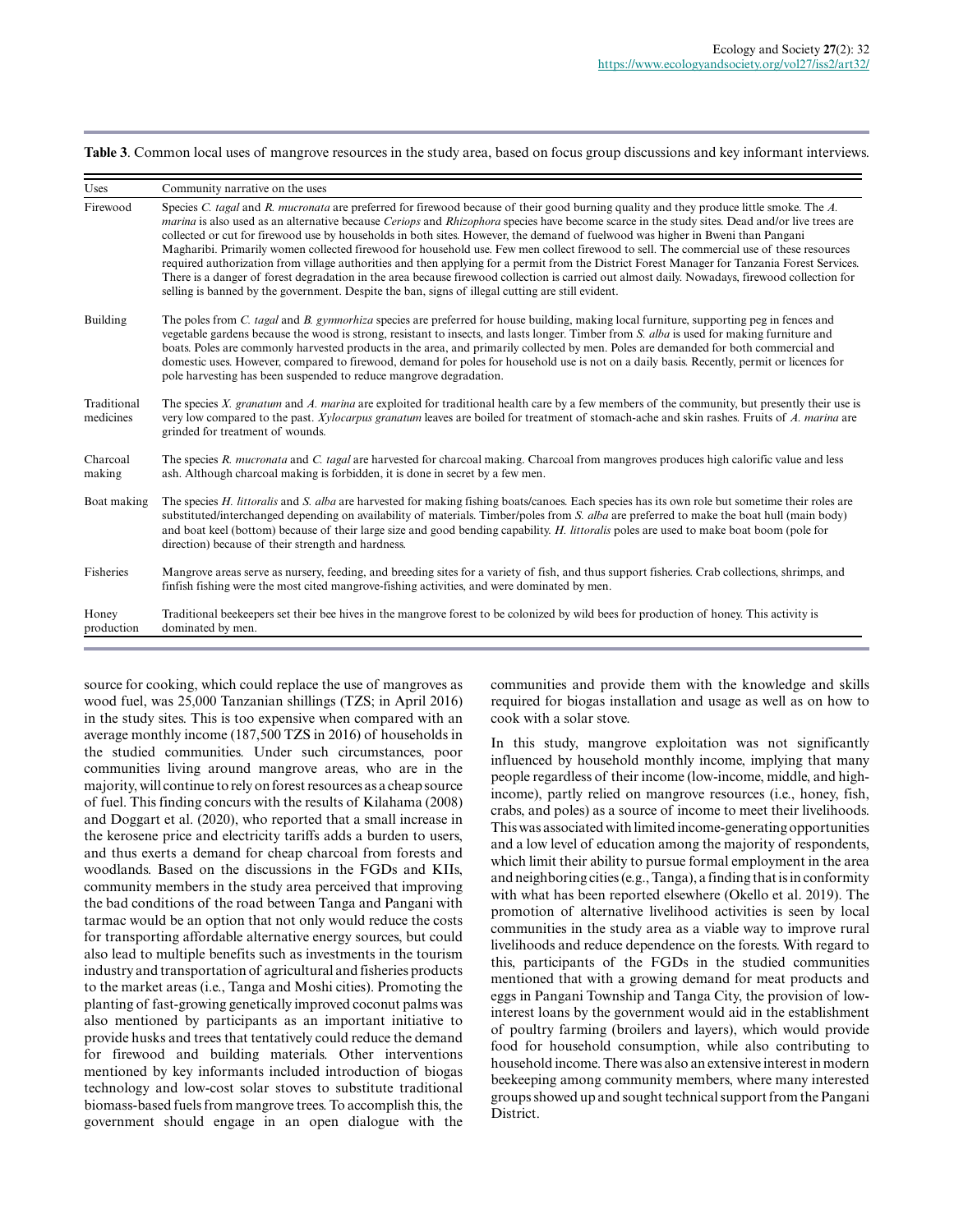| <b>Drivers</b>                |         | <b>SE</b> | Sig                 | $Exp(\beta)$ |
|-------------------------------|---------|-----------|---------------------|--------------|
| Gender of household head      | 1.12    | 1.55      | 0.07                | 3.08         |
| Age of household head         | $-0.10$ | 0.07      | 0.14                | 0.90         |
| Household size                | 1.12    | 0.55      | 0.04                | 3.07         |
| Level of education            | $-0.19$ | 0.28      | 0.09                | 0.82         |
| Household main occupation     | 3.80    | 1.78      | 0.03                | 4.67         |
| Residence time of household   | 1.35    | 0.15      | $0.02$ <sup>1</sup> | 1.42         |
| Cost of alternative resources | 1.02    | 0.02      | 0.03                | 2.02         |
| Household income              | $-0.03$ | 0.02      | 0.12                | 0.96         |
| Constant (Intercept)          | $-2.77$ | 3.15      | 0.38                | 0.06         |

**Table 4:** Binary logistic regression model for socio-economic factors influencing on mangrove resource exploitation in the study area  $(n = 60)$ .

<sup>†</sup>indicates significant factors influencing mangrove resource exploitation at p < 0.05, SE is standard error, β is the coefficient of regression. A positive sign (+) of the coefficient  $(β)$  indicates that a unit increase in a specific variable could increase the number of people involved in mangrove resource extraction by a factor of the observed odds ratio (Exp β). Mangrove extraction (dependent variable) was assessed by yes or no responses, where respondents were asked if they had extracted any resources from mangroves for their livelihoods or not.

#### **Perceptions of mangrove forest management interventions**

It is becoming increasingly clear that for collaborative management to be successful, it must be people-centered and include social-economic and political issues of communities (Saunders et al. 2010, Datta et al. 2012). Such inclusion allows communities to take part in management (Wells et al. 2010) and reduces the conservation costs in the face of limited human and financial resources (Mshale et al. 2017). In this study, we assessed the effectiveness and enforcement of mangrove forest management interventions in the Pangani Estuary. Institutionally, the Fisheries Act of 2003 provided frameworks for Beach Management Units (BMUs) to monitor fisheries activities and related ecosystems such as mangroves. In Bweni, community perceptions on the improved status of mangroves as a result of the work by the BMU were positive, indicating the relative success of the BMU interventions in meeting its objectives. Results of the FGDs and KIIs revealed that awareness raising about the importance of mangroves, patrolling and mangrove planting were the main strategies used by the BMU for conservation of mangrove-associated resources. The success of this work was partly due to good collaboration between BMU members and the local community, whereby people become willing to report any illegal activity to the BMUs. A similar result was reported by Okoth (2015), who found that patrolling by BMUs had reduced cutting of mangroves and contributed to some improvement of the mangrove condition in Bagamoyo on the coast of Tanzania.

Although BMUs are not a part of the Joint Forest Management (JFM) from a forest policy standpoint, the observations from Bweni still demonstrate that an interest in improving mangrove forest conservation for collaborative management can be achieved only if the local community and different institutions are actively involved in management processes. Mikoko Pamoja in Gazi Bay, Kenya, is a community-based project, where forests are comanaged in partnership with government and non-government organizations, and exemplifies the importance of investing in collaborative mangrove management (Wylie et al. 2016). Sales of carbon-credits from this multibeneficial, community-led initiative has reduced mangrove degradation and improved mangrove conservation via rehabilitation, monitoring, and surveillance, and also created employment opportunities for local residents, and contributed to the planting of fast-growing inland trees to replace wood harvested from mangroves for building (Herr et al. 2019). Furthermore, The Tanga Coastal Zone Conservation and Development Program (TCZCDP) in Tanzania (run from 1994 to 2007) also provided a prime case study of collaborative management that actively engaged communities in natural resource management. The program empowered coastal communities in the Tanga region to control their own resources, resulting in increased mangrove cover and reduced degradation during its operation (Wells et al. 2010). This success was accomplished through good consultation with local communities, capacity building, patrols, and the establishment of nonconsumptive uses of forest products such as beekeeping and seaweed farming. Moreover, the experience drawn from the Kinondoni Coastal Zone Management Program in Dar es Salaam, which was initiated in 2001 with the support from the Swedish government, also portrayed a well-established comanagement approach, where communities secured the coastal areas and its resources. The program provided education, seminars, and established beekeeping and vegetable gardening as alternative livelihoods, which enabled mangrove reliant villagers to reduce a lot of mangrove cutting (Himberg 2016).

The participants of the FGDs also mentioned that in the past, the Village Natural Resources Committee (VNRC) was successful in providing awareness and enforcing its bylaws (Table 6). This success was due to the existence of donor funded initiatives (i.e., TCZCDP and the Marine and Coastal Environment Management Project, which provided patrolling tools and financial motivation to the members of the VNRC. Phasing out of these donor-funded programs/projects jeopardized the capability of the VNRC to achieve its purpose, leaving it inactive and thus likely contributing to resurgent degradation of terrestrial and mangrove-based resources. This calls for a need for long-term government commitments, with the priority in participatory forest management (PFM) by people, rather than relying on shortterm international donor agencies. The majority of respondents (~47%) in Bweni were also positive about the capability of the village council to collaborate with some members of local communities to resolve disputes associated with mangrove utilization. The good relations were built on regular consultative meetings between the village council and the community, where local issues were discussed. The situation was different in Pangani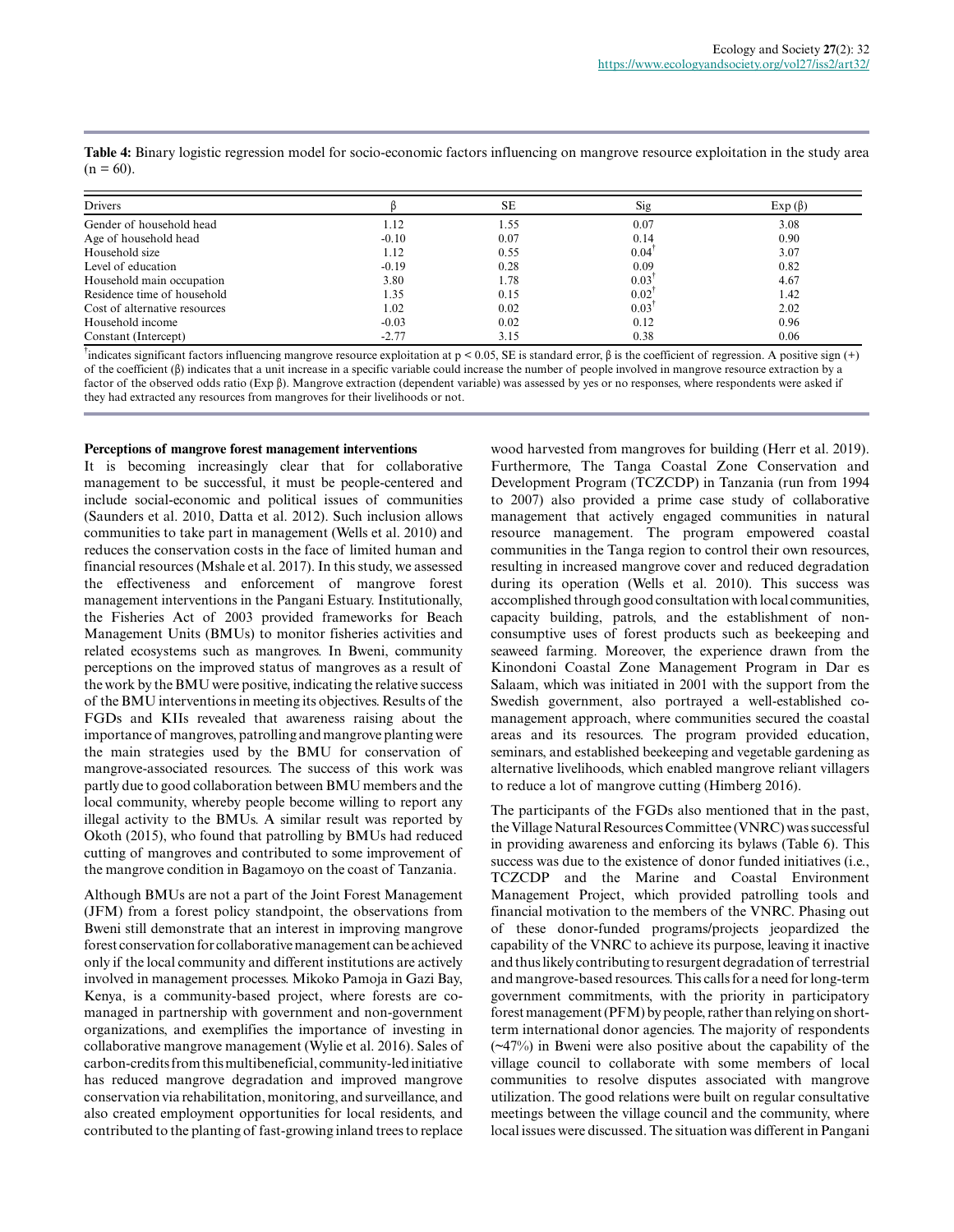| Wealth<br>status | Wealth decisive factors      | Bweni                                                                     | Pangani Magharibi                                          | Mangrove use<br>pattern |
|------------------|------------------------------|---------------------------------------------------------------------------|------------------------------------------------------------|-------------------------|
| Poor             | Type of house                | Mud walls thatched with grasses                                           | Mud walls roofed with corrugated iron<br>sheets            | High to very<br>high    |
|                  | Source of energy             | Firewood and lantern                                                      | Firewood and lantern / electricity                         |                         |
|                  | Farm size                    | $\leq 1$ acre                                                             | No farm                                                    |                         |
|                  | Number of meals              | 1 per day                                                                 | $1-2$ per day                                              |                         |
|                  | Household income             | 50,000 to 100,000 TZS per month                                           | 100,000 to 200,000 TZS per month                           |                         |
|                  | Livestock keeping            | $1-3$ chickens                                                            | 3–5 chickens                                               |                         |
| Middle           | Type of house                | Burnt bricks walls roofed with corrugated iron<br>sheets                  | Burnt bricks walls roofed with corrugated<br>iron sheets   | Low to<br>Moderate      |
|                  | Source of energy             | Charcoal, firewood, and electricity                                       | Charcoal, firewood, and gas/electricity                    |                         |
|                  | Farm size                    | 1 acre                                                                    | $1-2$ acres                                                |                         |
|                  | Number of meals              | $2-3$ per day                                                             | $2-3$ per day                                              |                         |
|                  | Household income             | 150,000 to 250,000 TZS per month                                          | 200,000 to 300,000 TZS per month                           |                         |
|                  | Livestock keeping            | $3-10$ chickens, $1-2$ goats, and $1-5$ cattle                            | $6-14$ chickens, $3-4$ goats, and $1-5$ cattle             |                         |
| Rich             | Type of house                | Concrete block / burnt bricks walls roofed with<br>corrugated iron sheets | Concrete block walls roofed with<br>corrugated iron sheets | Very low to<br>Low      |
|                  | Source of energy             | Charcoal and/or gas, solar, electricity                                   | Charcoal, gas, and/or electricity                          |                         |
|                  | Farm size                    | $2-5$ acres                                                               | $3-10$ acres                                               |                         |
|                  | Number of meals              | 3 per day                                                                 | 3 per day                                                  |                         |
|                  | Household income             | 350,000 to 450,000 TZS per month                                          | 450,000 to 600,000 TZS per month                           |                         |
|                  | Livestock keeping            | 15–30 chickens, $3-1$ goats, and $5-10$ cattle                            | 10–20 chickens, $5-15$ goats, and $5-10$                   |                         |
|                  |                              |                                                                           | cattle                                                     |                         |
|                  | $TZS = Tanzania$ n shillings |                                                                           |                                                            |                         |

**Table 5:** Household wealth status categorization and their influence on the use of mangrove resources in the study area, based on focus group discussions and key informant interviews.

Magharibi because of poor cooperation between the BMU members and both the village council and the local communities. This poor relationship was attributed to political affiliations, whereby most of the respondents claimed that a majority of the BMU members were inclined to political fractions rather than technical conservation, prompting continued mismanagement and irresponsible use of mangroves. The mismanagement of mangroves due to political influence as revealed in this study seems to be a national challenge; for instance, in the Rufiji Delta, politicians, particularly at the local levels, have issued statements advocating for overharvesting of mangroves for political gain (Mshale et al. 2017).

Despite the improved status of mangroves close to Bweni from 2005 to 2016, as reported by some community members during the FGDs, most of the respondents in both study sites admitted that formulated bylaws and their enforcement had not been fully executed. This was due to the existence of social ties and lack of working facilities. Social affection often hinders punishments related to illegal mangrove exploitation because BMU members fear creating a bad social relationship with members of their communities. The present findings concur with Kanyange et al. (2014), who also reported that close friendship between BMU members and culprits of resource degradation are among the issues leading to poor resource management along the coastline of Kenya and Tanzania. Another challenge mentioned by local elders in the studied communities includes friction between BMUs and VNRCs that represent an institutional conflict that may render less enforcement of management measures. Conflicts between the BMU, VNRC, and communities are also driven by the fact that not all local residents could fully understand all bylaws implemented by these local institutions, and thus some community members regard BMUs and VNRC as "puppet

committees" that are working for the interest of the government to hinder the way local people benefit from mangroves.

We speculate that mismanagement of mangroves in the study area and across the country could also be associated with marginalization of women in local management institutions, with women often lacking decision power and hence their perceptions and interests on conservation are sometimes ignored or excepted. Active involvement of both genders, particularly women, in decision making has the potential to improve mangrove resource conservation because women have more conservationist preferences than men (Barrero-Amórtegui and Maldonado 2021). Although the context of the Tanzania Forest Policy framework advocates PFM for managing forest resources, evidence from the studied communities and across the country shows that existing policies and laws (e.g. National Forest Policy of 1998, Forest Act No. 14 of 2002, Fisheries policy of 1997, Fisheries Act No. 22 of 2003, and Fisheries Regulations of 2009) that emphasize co-management to ensure sustainable use of mangrove resources have failed to prevent mangroves from being degraded. This is because the PFM in Tanzania has not been exercised as intended, and the mechanisms for shared management responsibilities and partnerships between government agencies and local communities are not explicitly stipulated in the legislation. Moreover, for state forest reserves, all decisions including human access and use rights are made by the government rather than the people who live within the forest areas, which in turn creates a sense of dis-ownership of the resources (Mangora 2011) and impedes cooperation between government agencies and local communities (Brenner et al. 2018). Inadequate devolution of management rights and decision making to communities demonstrates the existence of a top-down management approach, in which local people have little control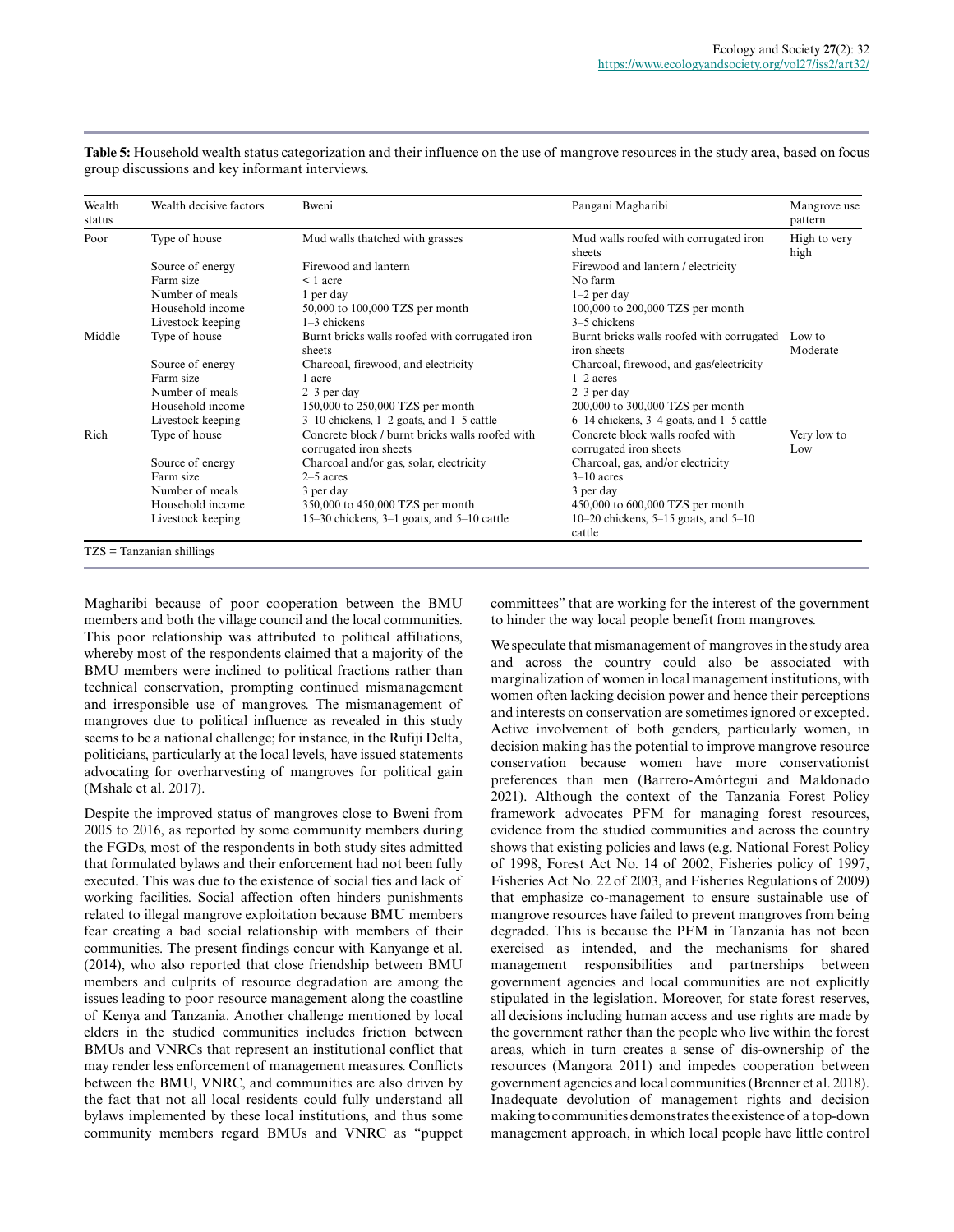|  |  |  |  |  |  |  |  | Table 6. Legal, institutional, and policy instruments related to mangrove management in the study area. |
|--|--|--|--|--|--|--|--|---------------------------------------------------------------------------------------------------------|
|--|--|--|--|--|--|--|--|---------------------------------------------------------------------------------------------------------|

| Institution/project                                                                                                                         | Period                  | Role                                                                                                                                                                                                                                                                                                                                                                                                                                                                                                                                                                                                                                                                                                                                                                                                                                                                                                                                   |
|---------------------------------------------------------------------------------------------------------------------------------------------|-------------------------|----------------------------------------------------------------------------------------------------------------------------------------------------------------------------------------------------------------------------------------------------------------------------------------------------------------------------------------------------------------------------------------------------------------------------------------------------------------------------------------------------------------------------------------------------------------------------------------------------------------------------------------------------------------------------------------------------------------------------------------------------------------------------------------------------------------------------------------------------------------------------------------------------------------------------------------|
| Mangrove Management<br>Project (MMP)                                                                                                        | 1994 to 2004            | Funded by NORAD and aimed at promoting sustainable utilization and conservation of mangroves<br>through community sensitization and awareness to build capacity in management and restoration of<br>degraded areas of mangroves. The project developed the National Mangrove Management Plan, which is<br>still implemented, albeit outdated. The MMP was part of large program called Management of Natural<br>Resources Program (MNRP), which aimed at improving livelihoods of rural communities through<br>sustainable natural resource management. The MMP was implemented in three phases: phase I focused on<br>capacity building (1994–1998), phase II emphasized collaboration among stakeholders (1998–2002), and<br>phase III focused on improvement of livelihoods to communities living adjacent to forest (2002–2004). It<br>lessened mangrove degradation, but after it was phased out, resurgent degradation occurred. |
| Tanga Coastal Zone<br>Conservation and<br>Development Program<br>(TCZCDP)                                                                   | 1994 to 2007            | Funded by Irish Aid and centered on building capacity in local communities and government institutions<br>to promote integrated coastal zone ecosystems and marine resources management for sustainable<br>development. The project was phased out in 2007.                                                                                                                                                                                                                                                                                                                                                                                                                                                                                                                                                                                                                                                                            |
| <b>Fisheries Policy</b>                                                                                                                     | 1997 to present         | This policy provides guidance that promotes protection of aquatic fauna, flora, and their related habitats<br>such as coastal mangrove forests through prevention of habitat destruction, pollution, and over<br>exploitation. It still exists, and some revision was made in 2015.                                                                                                                                                                                                                                                                                                                                                                                                                                                                                                                                                                                                                                                    |
| National Forest Policy                                                                                                                      |                         | 1998 to present This policy aims at ensuring and enhancing sustainable use of forest biodiversity by involvement of local<br>communities and other management stakeholders.                                                                                                                                                                                                                                                                                                                                                                                                                                                                                                                                                                                                                                                                                                                                                            |
| Natural Resources Committees 1999 to present<br>(VNRC)                                                                                      |                         | This local institution operates under local government authority framework and aims at managing all<br>environmental resources at the community level and acts as a link between local communities and<br>government officers like the District Forest Officer (DFO). The VNRC was active in past years, but it is<br>now inactive after phasing out of short-term international donor agencies. VNRC has its bylaws that were<br>signed by village councils to operate within the study communities.                                                                                                                                                                                                                                                                                                                                                                                                                                  |
| Forest Act No. 14                                                                                                                           | 2002 to present         | This legal framework advocates forest management by improving efficiency in the use of forest products in<br>a sustainable manner through encouraging local communities and private sector involvement.                                                                                                                                                                                                                                                                                                                                                                                                                                                                                                                                                                                                                                                                                                                                |
| Fisheries Act No. 22                                                                                                                        |                         | 2003 to present The legal framework provides guidelines for management and conservation of fisheries and their related<br>habitats such as mangrove forests.                                                                                                                                                                                                                                                                                                                                                                                                                                                                                                                                                                                                                                                                                                                                                                           |
| <b>Environmental Management</b><br>Act (EMA) No. 20                                                                                         | 2004 to present         | The act recognizes the contribution of different sectors in protecting the environment. It promotes<br>coordination and cooperation among stakeholders in different sectors including forests (mangroves) to<br>enhance protection, conservation, and management of environment and natural resources. However, in<br>practice, it is not clear how collaboration is harmonized to promote mangrove conservation.                                                                                                                                                                                                                                                                                                                                                                                                                                                                                                                      |
| The Marine and Coastal<br><b>Environment Management</b><br>Project (MACEMP)                                                                 | 2005 to 2012            | The program was funded by the Global Environmental Facility and aimed at improving institutions and<br>regulatory frameworks for managing marine resources especially fisheries and other resources within<br>economic exclusive zones including mangroves through community participation. It was phased out in<br>2012.                                                                                                                                                                                                                                                                                                                                                                                                                                                                                                                                                                                                              |
| Beach Management Units<br>(BMUs)                                                                                                            | 2005 to present         | These local community institutions were formulated under the fisheries policy and legal framework for<br>managing fisheries and other marine resources like mangroves, coral reefs, and seagrasses in a responsible<br>manner. They are operational under specified bylaws.                                                                                                                                                                                                                                                                                                                                                                                                                                                                                                                                                                                                                                                            |
| <b>Fisheries Regulations</b>                                                                                                                | 2009 to present         | The regulations provide guidelines for monitoring fisheries activities and their related ecosystems such as<br>mangroves. These regulations still exist, and some amendments were made in 2015.                                                                                                                                                                                                                                                                                                                                                                                                                                                                                                                                                                                                                                                                                                                                        |
| Tanzania Forest Services (TFS)                                                                                                              | 2010/2011 to<br>present | The state agency mandated to ensure quality supply of forest and bee products including mangrove forests,<br>collection of revenue, and law enforcement.                                                                                                                                                                                                                                                                                                                                                                                                                                                                                                                                                                                                                                                                                                                                                                               |
| Climate change adaptation<br>project (Developing capacity to<br>address adaptation to climate<br>change in productive zones of<br>Tanzania) | 2016 to 2019            | Funded by Least Developed Countries Fund (LDCF) through UNEP, and implemented under the Vice<br>President's Office. The project seeks to respond to impacts of climate changes on coastal zones. It aims at<br>reducing vulnerability of climate change to local communities by building local level capacity and<br>knowledge to effectively analyze the threats and potential impact of climate change. Adaptation measures<br>included construction of a sea wall and restoration of mangroves to safeguard the wall. The project started<br>in 2013 and was expected to end in 2019. The initial stage of seawall construction began in November<br>2013, but rehabilitation of degraded mangroves started in 2016. Few members of the community were<br>aware of the project.                                                                                                                                                     |

over the mangrove resources (Ngomela 2007), and thus promotion of the joint forest management (JFM), as emphasized by the Tanzania National forest policy, remains to be a theory on paper (Mangora 2011). The poor people who deeply depend on these resources for their livelihoods are perceived by policy makers in the context of enforcement of legal provisions as culprits of degradation, instead of being partners of conservation (Nyangoko et al. 2021). Government restrictions, including banning measures enacted in 2016, had also enraged a large number of mangrove-reliant households and deprived them of their livelihoods (Nyangoko et al. 2021). This has resulted in friction between the government and mangrove-dependent

communities, a situation that has reduced the willingness of local people to participate in rehabilitation and conservation initiatives. The results of the FGDs exposed that forest officers rarely visit local communities and when they do, it is often for different missions (e.g., attending field work or escorting researchers to villages) rather than for community consultations. Accordingly, government agencies (TFS and DFO) are perceived weak in enforcing measures and regulations regarding conservation and sustainable use of mangroves. This result agrees with the note that inadequate government budget allocation, few forest extension staff, and lack of field equipment are challenges that affect effectiveness of collaborative arrangements. Specifically, the DFO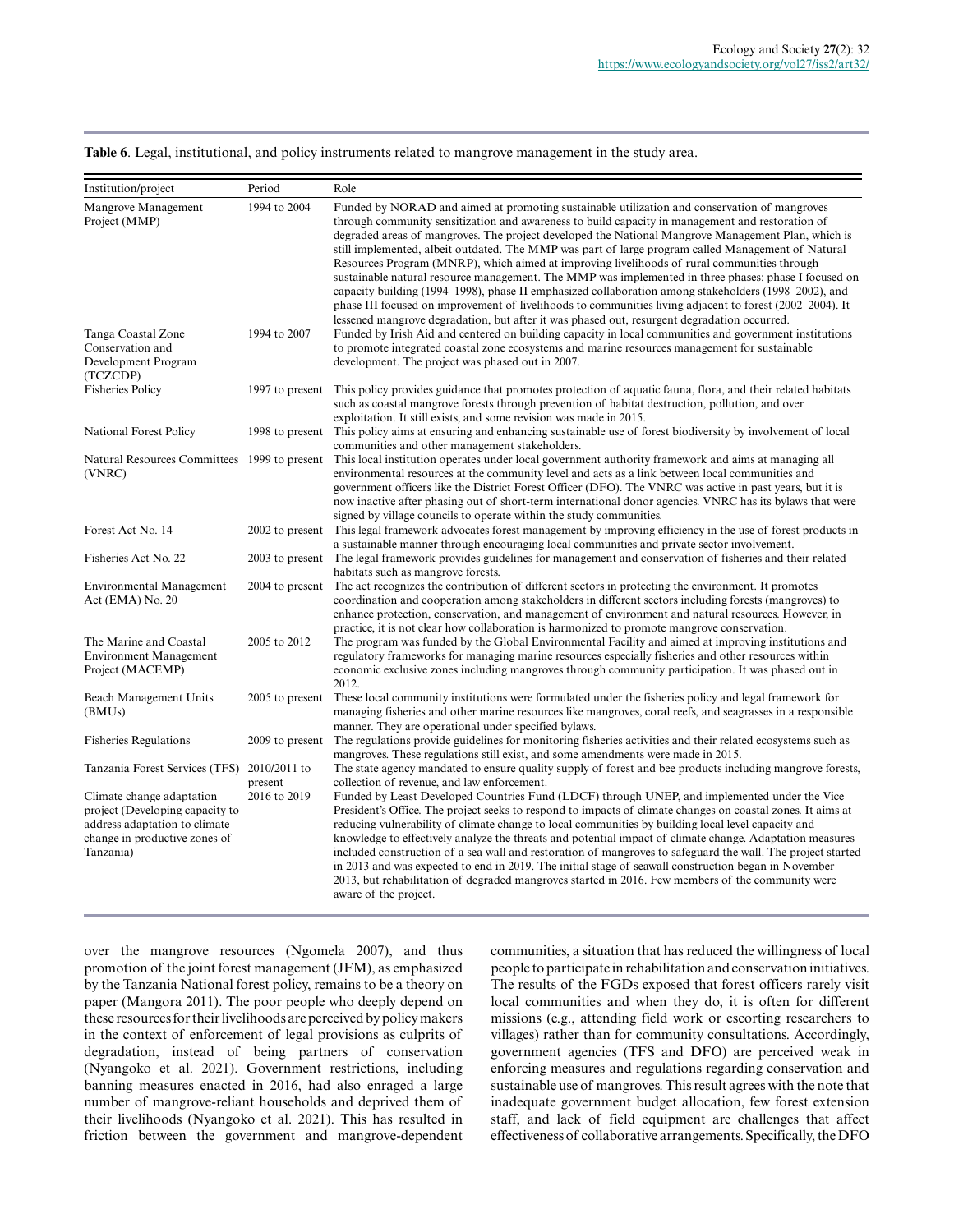| Year                | Condition of mangrove              | Factors attributed to the conditions over time                                                                                                                                                                                                                                                                                                                                                        |
|---------------------|------------------------------------|-------------------------------------------------------------------------------------------------------------------------------------------------------------------------------------------------------------------------------------------------------------------------------------------------------------------------------------------------------------------------------------------------------|
| 1960-1964           | Not degraded                       | Small population size, low demand of mangrove resources, plenty of alternative<br>sources of wood resources from trees and shrubs grown in terrestrial forests.                                                                                                                                                                                                                                       |
| 1965-1993           | Highly degraded                    | Rapid population growth, emergence and proliferation of commercial<br>exploitation of mangrove resources, and poor management by government<br>agencies.                                                                                                                                                                                                                                              |
| 1994-2005           | Improved with moderate degradation | Implementation of conservation initiatives including MMP (1994–2004),<br>TCZCDP (1994–2007), creation of VNRC in 1999 and MACEMP program in<br>2005, as well as the revision of forest policy and legislation to include community<br>in the management (e.g., National Forest Policy of 1998 and Forest Act of 2002)                                                                                 |
| End of 2005 to 2016 | Resurgent degradation              | Weak management and enforcement after phasing out of the donor funded<br>project (MMP) in 2004, and MACEMP in 2013. Mangroves on the side of Bweni<br>were only slightly degraded because of good cooperation between BMU and the<br>local community compared to Pangani Magharibi, which became highly<br>degraded because of high population pressure and poor joint efforts among<br>stakeholders. |

**Table 7**. Community perceptions on conditions of mangroves and drivers of changes over time in the study area.

claimed that "We cooperate with local communities but not too much because we are few in numbers and we do not have enough money or equipment to perform regular patrols and provide training to local communities."

Inadequate staffing and funding to effectively enforce laws and regulations related to mangrove resources remains to be a general challenge throughout the country. This is evidenced by Mshale et al. (2017), who explained that shortage of forest staff and inadequate facilities are among the major issues that undermine the management and conservation of mangrove forests in the Rufiji Delta. There is also a lack of adequate coordination among government institutions across the country to harmonize different actor interests involved in managing mangroves resources (Nyangoko et al. 2021). For example, although the forestry department designates all mangrove forests as reserves, the fisheries department issues permits for prawn farm development, and the Ministry of Minerals issues permits for salt extraction in the same designated mangrove forest reserve areas (Mangora 2011). Thus, in the absence of well-designed management measures, different actors will engage in a range of activities that threaten mangrove ecosystems (Maina et al. 2021).

Overall, an understanding of how socioeconomic drivers influence mangrove resource exploitation, and how local people perceive effectiveness of mangrove management, such as those shown in this study, enrich policy knowledge on interaction between people, mangroves, and conservation actors. Poor or lack of collaboration tends to exacerbate the problems of mangrove overuse and non-compliance, contributing to degradation of natural capital and negative perceptions on mangrove management efforts.

# **CONCLUSION**

This study explored socioeconomic determinants of exploitation and management of mangroves in the Pangani River Estuary. Residence time of household, household main occupation, household size, and cost of alternative resources to substitute mangroves as a source of domestic fuel, were positively associated with mangrove exploitation. Most of the respondents in Bweni appreciated the role of local institutions in enhancing mangrove conservation, while only a few in Pangani Magharibi had such similar opinion, albeit not congruent with the National Forest Policy that categorically places mangroves under the joint forest management strategy. Moreover, over half of the respondents indicated that state management agencies are weak in implementing conservation measures for sustainable use of mangroves. Considering these socioeconomic and management challenges, especially those related to resource extraction and legal capacities of local natural resource management institutions, provides a good opportunity to improve management interventions. Collaboration among all stakeholders, awareness raising, and enforcement mechanisms should be strengthened to address the need of both local people and ecosystem protection. To achieve this, the government through the forest services agency needs to reverse the existing forest policy and define clear legal mechanisms for engaging communities around mangroves. This may facilitate active participation of local people in the management and allow for the inclusion of a sense of ownership of resources through formally shared management rights that define agreements on areas of use and access rights as a bottom-up approach. To effectively support these communities, a call is made for government through responsible state agencies and departments to promote alternative income generating activities, recognize and appreciate the traditional and cultural reliance of communities on the mangrove resources, so that the best collaborative arrangements can be put in place for a win-win situation. More importantly, with help of village leaders and elders through open dialogue at the community level, marginalized local people, often the most poor and natural capital dependent, should be identified, empowered through measures such as soft loans, monitored and trained to begin working on small livelihoods projects that are vested in local contexts.

*Responses to this article can be read online at:* [https://www.ecologyandsociety.org/issues/responses.](https://www.ecologyandsociety.org/issues/responses.php/13227) [php/13227](https://www.ecologyandsociety.org/issues/responses.php/13227)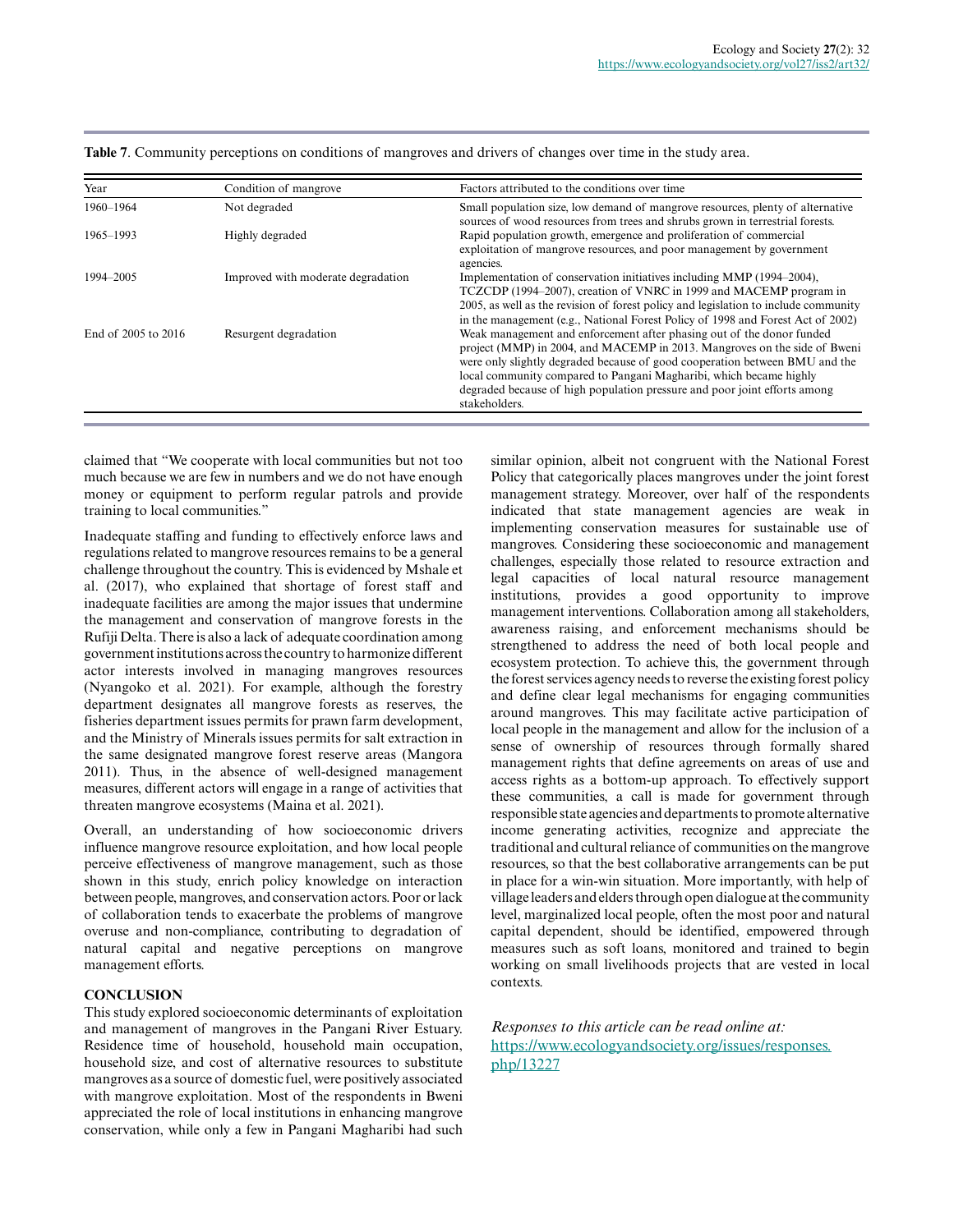*B.P.N. was the lead author and responsible for coordinating all contributions from co-authors. The conception and design of the study was carried out by B.P.N., M.S.S., and M.M.M., analysis was conducted by B.P.N. and M.S.S., interpretation of data was done by B.P.N., M.S.S., M.M.M., M.G., and H.B., writing - review and editing was done by B.P.N., M.S.S., M.M.M., M.G., and H.B. All authors give final approval of submitted version of the paper.*

#### **Acknowledgments:**

*We express our gratitude to local communities of Bweni and Pangani Magharibi for their time and providing valuable information used in this study, and three anonymous reviewers for useful comments. This research was funded by the Swedish International Development Cooperation Agency (Sida) through the bilateral marine science program between Sweden and Tanzania.*

#### **Data Availability:**

*The data that support the findings of this study are available on request from the corresponding author, [B.P.N]. The data are not publicly available to respect the privacy of the responding communities.*

# **LITERATURE CITED**

Adhikari, B., S. P. Baig, and U. A. Iftikhar. 2010. The use and management of mangrove ecosystems in Pakistan. Journal of Environment and Development 19(4):446-467. [https://doi.](https://doi.org/10.1177/1070496510384392) [org/10.1177/1070496510384392](https://doi.org/10.1177/1070496510384392)

Adhikari, B., S. Di Falco, and J. C. Lovett. 2004. Household characteristics and forest dependency: evidence from common property forest management in Nepal. Ecological Economics 48 (2):245-257. <https://doi.org/10.1016/j.ecolecon.2003.08.008>

Alavaisha, E., and M. M. Mangora. 2016. Carbon stocks in the small estuarine mangroves of Geza and Mtimbwani, Tanga, Tanzania. International Journal of Forestry Research 2016:2068283. <https://doi.org/10.1155/2016/2068283>

Ansong, M., and E. Røskaft. 2011. Determinants of attitudes of primary stakeholders towards forest conservation management: a case study of Subri forest reserve, Ghana. International Journal of Biodiversity Science, Ecosystem Services and Management 7 (2):98-107.<https://doi.org/10.1080/21513732.2011.613411>

Arumugam, M., R. Niyomugabo, F. Dahdouh-Guebas, and J. Hugé. 2021. The perceptions of stakeholders on current management of mangroves in the Sine-Saloum Delta, Senegal. Estuarine, Coastal and Shelf Science 248:107160. [https://doi.](https://doi.org/10.1016/j.ecss.2020.107160) [org/10.1016/j.ecss.2020.107160](https://doi.org/10.1016/j.ecss.2020.107160)

Badola, R., S. Barthwal, and S. A. Hussain. 2012. Attitudes of local communities towards conservation of mangrove forests: a case study from the east coast of India. Estuarine, Coastal and Shelf Science 96:188-196.<https://doi.org/10.1016/j.ecss.2011.11.016>

Barrero-Amórtegui, Y., and J. H. Maldonado. 2021. Gender composition of management groups in a conservation agreement framework: experimental evidence for mangrove use in the Colombian Pacific. World Development 142:105449. [https://doi.](https://doi.org/10.1016/j.worlddev.2021.105449) [org/10.1016/j.worlddev.2021.105449](https://doi.org/10.1016/j.worlddev.2021.105449)

Bennett, N. J., and P. Dearden. 2014. Why local people do not support conservation: community perceptions of marine protected area livelihood impacts, governance and management in Thailand. Marine Policy 44:107-116. [https://doi.org/10.1016/j.](https://doi.org/10.1016/j.marpol.2013.08.017) [marpol.2013.08.017](https://doi.org/10.1016/j.marpol.2013.08.017) 

Beymer-Farris, B. A., and T. J. Bassett. 2012. The REDD menace: resurgent protectionism in Tanzania's mangrove forests. Global Environmental Change 22(2):332-341. [https://doi.org/10.1016/j.](https://doi.org/10.1016/j.gloenvcha.2011.11.006) [gloenvcha.2011.11.006](https://doi.org/10.1016/j.gloenvcha.2011.11.006)

Boafo, Y. A., O. Saito, G. S. Jasaw, K. Otsuki, and K. Takeuchi. 2016. Provisioning ecosystem services-sharing as a coping and adaptation strategy among rural communities in Ghana's semiarid ecosystem. Ecosystem Services 19:92-102. [https://doi.](https://doi.org/10.1016/j.ecoser.2016.05.002) [org/10.1016/j.ecoser.2016.05.002](https://doi.org/10.1016/j.ecoser.2016.05.002)

Brander, L. M., A. J. Wagtendonk, S. S. Hussain, A. McVittie, P. H. Verburg, R. S. de Groot, and S. van der Ploeg. 2012. Ecosystem service values for mangroves in Southeast Asia: a meta-analysis and value transfer application. Ecosystem Services 1(1):62-69. <https://doi.org/10.1016/j.ecoser.2012.06.003>

Brenner, L., M. Engelbauer, and H. Job. 2018. Mitigating tourismdriven impacts on mangroves in Cancún and the Riviera Maya, Mexico: an evaluation of conservation policy strategies and environmental planning instruments. Journal of Coastal Conservation 22(4):755-767.<https://doi.org/10.1007/s11852-018-0606-0>

Cooksey, B., L. Anthony, J. Egoe, K. Forrester, G. Kajembe, B. Mbano, and S. Riedmiller. 2006. Management of natural resources programme, Tanzania TAN-0092. Final evaluation report. Royal Norwegian Embassy, Dar es Salaam, Tanzania.

Datta, D., R. N. Chattopadhyay, and P. Guha. 2012. Community based mangrove management: a review on status and sustainability. Journal of Environmental Management 107:84-95. <https://doi.org/10.1016/j.jenvman.2012.04.013>

Doggart, N., R. Ruhinduka, C. K. Meshack, R. C. Ishengoma, T. Morgan-Brown, J. M. Abdallah, D. V. Spracklen, and S. M. Sallu. 2020. The influence of energy policy on charcoal consumption in urban households in Tanzania. Energy for Sustainable Development 57:200-213. [https://doi.org/10.1016/j.](https://doi.org/10.1016/j.esd.2020.06.002) [esd.2020.06.002](https://doi.org/10.1016/j.esd.2020.06.002)

Endamana, D., K. A. Angu, G. N. Akwah, G. Shepherd, and B. C. Ntumwel. 2016. Contribution of non-timber forest products to cash and non-cash income of remote forest communities in Central Africa. International Forestry Review 18(3):280-295. <https://doi.org/10.1505/146554816819501682>

Eneji, C. V. O., A. M. Mubi, M. A. Husain, and D. A. Ogar. 2015. Factors influencing gender participation in forest resources management in the Cross River National Park enclave communities, Nigeria. Journal of Environmental Protection and Sustainable Development 1(5):234-244.

Feka, N. Z., M. G. Manzano, and F. Dahdouh-Guebas. 2011. The effects of different gender harvesting practices on mangrove ecology and conservation in Cameroon. International Journal of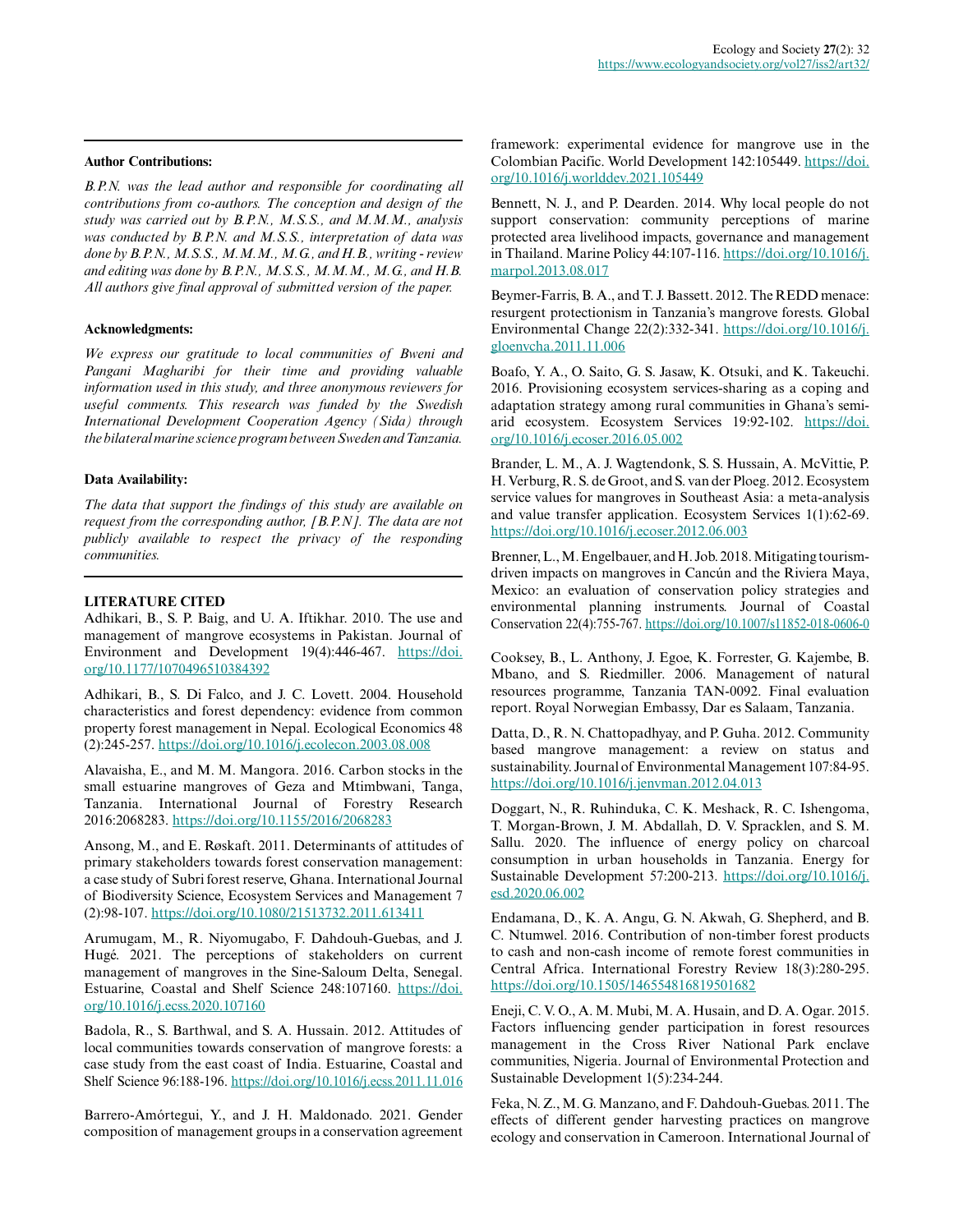Biodiversity Science, Ecosystem Services and Management 7 (2):108-121. <https://doi.org/10.1080/21513732.2011.606429>

Food and Agriculture Organization (FAO). 2007. The world's mangroves 1980-2005. A thematic study prepared in the framework of the global forest resources assessment 2005. FAO, Rome, Italy.

Friess, D. A., K. Rogers, C. E. Lovelock, K. W. Krauss, S. E. Hamilton, S. Y. Lee, R. Lucas, J. Primavera, A. Rajkaran, and S. Shi. 2019. The state of the world's mangrove forests: past, present, and future. Annual Review of Environment and Resources 44:89-115.<https://doi.org/10.1146/annurev-environ-101718-033302>

Gajdzik, L., A. Vanreusel, N. Koedam, J. Reubens, and A. W. N. Muthumbi. 2014. The mangrove forests as nursery habitats for the ichthyofauna of Mida Creek (Kenya, East Africa). Journal of the Marine Biological Association of the United Kingdom 94 (5):865-877. <https://doi.org/10.1017/S0025315414000290>

Garekae, H., O. T. Thakadu, and J. Lepetu. 2017. Socio-economic factors influencing household forest dependency in Chobe enclave, Botswana. Ecological Processes 6:40. [https://doi.](https://doi.org/10.1186/s13717-017-0107-3) [org/10.1186/s13717-017-0107-3](https://doi.org/10.1186/s13717-017-0107-3)

Giliba, R. A., E. K. Boon, C. J. Kayombo, L. I. Chirenje, and E. B. Musamba. 2011. The influence of socio-economic factors on deforestation: a case study of the Bereku forest reserve in Tanzania. Journal of Biodiversity 2(1):31-39. [https://doi.](https://doi.org/10.1080/09766901.2011.11884727) [org/10.1080/09766901.2011.11884727](https://doi.org/10.1080/09766901.2011.11884727)

Goldberg, L., D. Lagomasino, N. Thomas, and T. Fatoyinbo. 2020. Global declines in human-driven mangrove loss. Global Change Biology 26(10):5844-5855. [https://doi.org/10.1111/](https://doi.org/10.1111/gcb.15275) [gcb.15275](https://doi.org/10.1111/gcb.15275) 

Gullström, M., M. Dahl, O. Lindén, F. Vorhies, S. Forsberg, R. O. Ismail, and M. Björk. 2021. Coastal blue carbon stocks in Tanzania and Mozambique: support for climate adaptation and mitigation actions. International Union for Conservation of Nature, Gland, Switzerland.

Handavu, F., P. W. C. Chirwa, and S. Syampungani. 2019. Socioeconomic factors influencing land-use and land-cover changes in the miombo woodlands of the Copperbelt province in Zambia. Forest Policy and Economics 100:75-94. [https://doi.org/10.1016/](https://doi.org/10.1016/j.forpol.2018.10.010) [j.forpol.2018.10.010](https://doi.org/10.1016/j.forpol.2018.10.010)

Hennink, M. M. 2014. Focus group discussions: understanding qualitative research. Oxford University Press, New York, New York, USA.

Herr, D., J. Blum, A. Himes-Cornell, and A. Sutton-Grier. 2019. An analysis of the potential positive and negative livelihood impacts of coastal carbon offset projects. Journal of Environmental Management 235:463-479. [https://doi.org/10.1016/](https://doi.org/10.1016/j.jenvman.2019.01.067) [j.jenvman.2019.01.067](https://doi.org/10.1016/j.jenvman.2019.01.067)

Himberg, L. M. 2016. Mangroves and urbanization: systems in transition: a study of social-ecological systems of mangroves in Dar es Salaam, Tanzania. Thesis. Norwegian University of Life Sciences, Ås, Norway.

Inoni, O. E. 2009. Effects of forest resources exploitation on the economic well-being of rural households in Delta State, Nigeria. Agricultura Tropica et Subtropica 42(1):20-27.

Kanyange, N., P. Kimani, P. Onyango, S. Sweenarain, and Y. Yvergniaux. 2014. Performance assessment of beach management units along the coastline of Kenya and Tanzania. Indian Ocean commission smartfish technical report SF/2014/47. Food and Agriculture Organization, Rome, Italy.

Katikiro, R. E. 2016. Improving alternative livelihood interventions in marine protected areas: a case study in Tanzania. Marine Policy 70:22-29.<https://doi.org/10.1016/j.marpol.2016.04.025>

Kilahama, F. 2008. Impact of increased charcoal consumption to forests and woodlands in Tanzania. Tanzania Association of Foresters, Dar-es-Salaam, Tanzania. [http://coastalforests.tfcg.](http://coastalforests.tfcg.org/pubs/Charcoal&Forests.pdf) [org/pubs/Charcoal&Forests.pdf](http://coastalforests.tfcg.org/pubs/Charcoal&Forests.pdf)

Kimirei, I. A., M. M. Igulu, M. Semba, and B. R. Lugendo. 2016. Small estuarine and non-estuarine mangrove ecosystems of Tanzania: overlooked coastal habitats? Pages 209-226 in S. Diop, P. Scheren, and J. Machiwa, editors. Estuaries: a lifeline of ecosystem services in the Western Indian Ocean. Springer, Cham, Switzerland. [https://doi.org/10.1007/978-3-319-25370-1\\_13](https://doi.org/10.1007/978-3-319-25370-1_13) 

Lamtane, H. A., A. J. R. Nyirenda, A. W. Mwandya, N. A. Madalla, and B. V. Mnembuka. 2014. Assessment of mangrove status and fish community in Pangani estuary. Sokoine University of Agriculture (SUA), Tanzania. [http://www.taccire.sua.ac.tz/](http://www.taccire.sua.ac.tz/handle/123456789/463) [handle/123456789/463](http://www.taccire.sua.ac.tz/handle/123456789/463) 

Maina, J. M., J. O. Bosire, J. G. Kairo, S. O. Bandeira, M. M. Mangora, C. Macamo, H. Ralison, and G. Majambo. 2021. Identifying global and local drivers of change in mangrove cover and the implications for management. Global Ecology and Biogeography 30(14):2057-2069. <https://doi.org/10.1111/geb.13368>

Mainoya, J. R., S. Mesaki, and F. F. Banyikwa. 1986. The distribution and socio-economic aspects of mangrove forests in Tanzania. Pages 87-95 in E. P. Kunstadter, E. C. F. Bird, and S. Sabhasri, editors. Man in the mangroves. United Nations University, Tokyo, Japan.

Mangora, M. M. 2011. Poverty and institutional management stand-off: a restoration and conservation dilemma for mangrove forests of Tanzania. Wetlands Ecology and Management 19 (6):533-543. <https://doi.org/10.1007/s11273-011-9234-2>

Mangora, M. M., B. R. Lugendo, M. S. Shalli, and S. Semesi. 2016. Mangroves of Tanzania. Pages 33-49 in J. O Bosire, M. M. Mangora, S. Bandeira, A. Rajkaran, R. Ratsimbazafy, C. Appadoo, and J. G. Kairo, editors. Mangrove of the Western Indian Ocean: status and management. WIOMSA, Zanzibar Town, Tanzania.

Mangora, M. M., and M. S. Shalli. 2014. Sacred Mangrove Forests: who bears the pride? Pages 291-305 in M. Behnassi, S. A. Shahid, and N. Mintz-Habib, editors. Science, policy and politics of modern agricultural system. Springer, Dordrecht, The Netherlands. [https://doi.org/10.1007/978-94-007-7957-0\\_20](https://doi.org/10.1007/978-94-007-7957-0_20) 

McNally, C. G., E. Uchida, and A. J. Gold. 2011. The effect of a protected area on the tradeoffs between short-run and long-run benefits from mangrove ecosystems. Proceedings of the National Academy of Sciences of the United States of America 108 (34):13945-13950.<https://doi.org/10.1073/pnas.1101825108>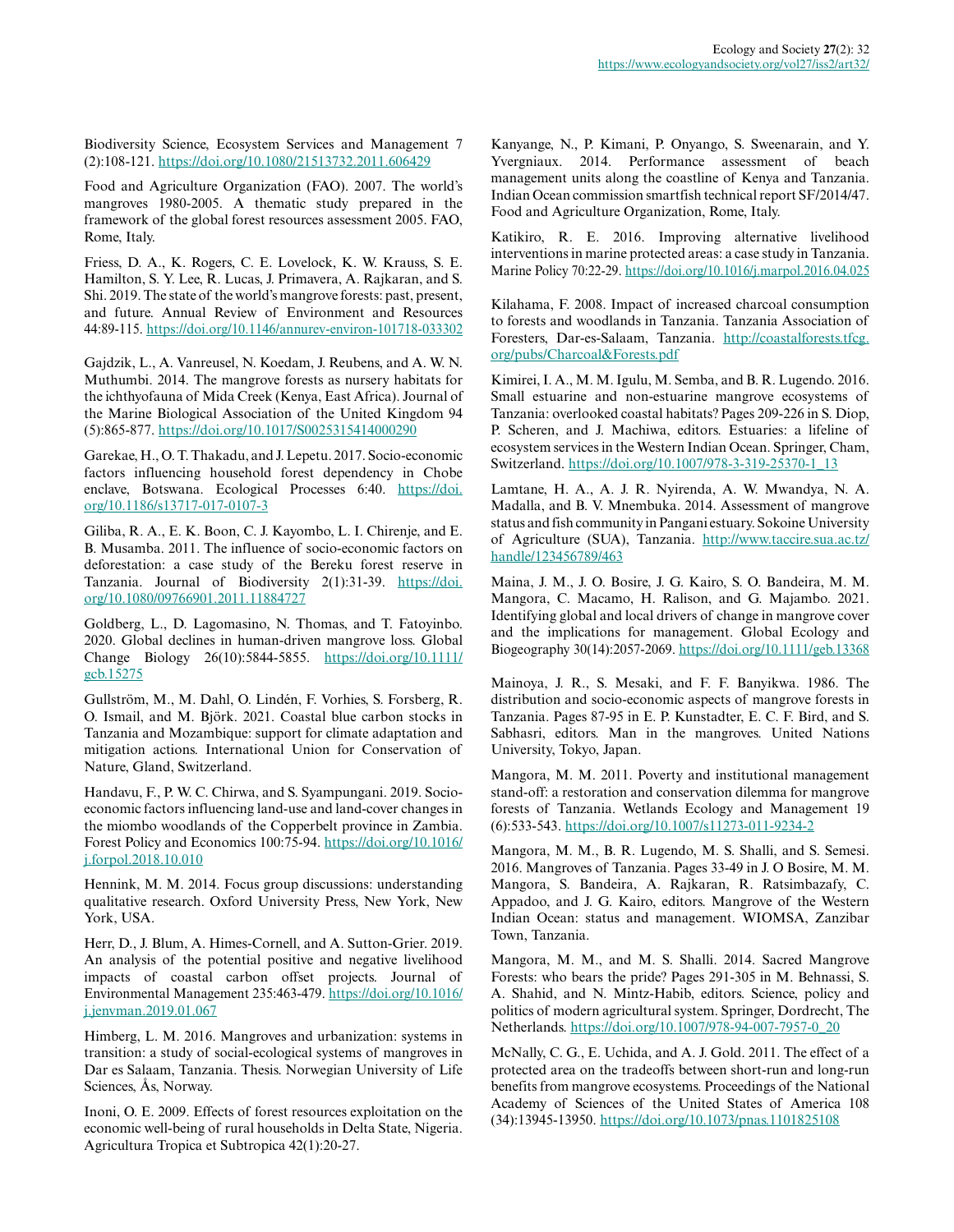Ministry of Natural Resource and Tourism (MNRT). 2015. National forest resources monitoring and assessment of Tanzania mainland. MNRT, Dar es Salaam, Tanzania. [https://www.google.](https://www.google.com/url?sa=t&rct=j&q=&esrc=s&source=web&cd=&cad=rja&uact=8&ved=2ahUKEwji5_65xqL4AhXNbsAKHQNODmYQFnoECAIQAQ&url=https%3A%2F%2Fwww.tfs.go.tz%2Fuploads%2FNAFORMA_REPORT.pdf&usg=AOvVaw1wNQ58F4GbmKL90ZUZ6P38) [com/url?sa=t&rct=j&q=&esrc=s&source=web&cd=&cad=](https://www.google.com/url?sa=t&rct=j&q=&esrc=s&source=web&cd=&cad=rja&uact=8&ved=2ahUKEwji5_65xqL4AhXNbsAKHQNODmYQFnoECAIQAQ&url=https%3A%2F%2Fwww.tfs.go.tz%2Fuploads%2FNAFORMA_REPORT.pdf&usg=AOvVaw1wNQ58F4GbmKL90ZUZ6P38) [rja&uact=8&ved=2ahUKEwji5\\_65xqL4AhXNbsAKHQNODm-](https://www.google.com/url?sa=t&rct=j&q=&esrc=s&source=web&cd=&cad=rja&uact=8&ved=2ahUKEwji5_65xqL4AhXNbsAKHQNODmYQFnoECAIQAQ&url=https%3A%2F%2Fwww.tfs.go.tz%2Fuploads%2FNAFORMA_REPORT.pdf&usg=AOvVaw1wNQ58F4GbmKL90ZUZ6P38)[YQFnoECAIQAQ&url=https%3A%2F%2Fwww.tfs.go.tz%2Fuploads%](https://www.google.com/url?sa=t&rct=j&q=&esrc=s&source=web&cd=&cad=rja&uact=8&ved=2ahUKEwji5_65xqL4AhXNbsAKHQNODmYQFnoECAIQAQ&url=https%3A%2F%2Fwww.tfs.go.tz%2Fuploads%2FNAFORMA_REPORT.pdf&usg=AOvVaw1wNQ58F4GbmKL90ZUZ6P38) [2FNAFORMA\\_REPORT.pdf&usg=AOvVaw1wNQ58F4Gbm-](https://www.google.com/url?sa=t&rct=j&q=&esrc=s&source=web&cd=&cad=rja&uact=8&ved=2ahUKEwji5_65xqL4AhXNbsAKHQNODmYQFnoECAIQAQ&url=https%3A%2F%2Fwww.tfs.go.tz%2Fuploads%2FNAFORMA_REPORT.pdf&usg=AOvVaw1wNQ58F4GbmKL90ZUZ6P38)[KL90ZUZ6P38](https://www.google.com/url?sa=t&rct=j&q=&esrc=s&source=web&cd=&cad=rja&uact=8&ved=2ahUKEwji5_65xqL4AhXNbsAKHQNODmYQFnoECAIQAQ&url=https%3A%2F%2Fwww.tfs.go.tz%2Fuploads%2FNAFORMA_REPORT.pdf&usg=AOvVaw1wNQ58F4GbmKL90ZUZ6P38) 

Monga, E., M. M. Mangora, and J. S. Mayunga. 2018. Mangrove cover change detection in the Rufiji Delta in Tanzania. Western Indian Ocean Journal of Marine Science 17(2):1-10. [https://doi.](https://doi.org/10.4314/wiojms.v17i2.1) [org/10.4314/wiojms.v17i2.1](https://doi.org/10.4314/wiojms.v17i2.1) 

Mshale, B., M. Senga, and E. Mwangi. 2017. Governing mangroves: unique challenges for managing Tanzania's coastal forests. CIFOR and USAID Tenure and Global Climate Change Program, Washington, D.C., USA.

Mwandya, A. W., M. Gullström, M. H. Andersson, M. C. Öhman, Y. D. Mgaya, and I. Bryceson. 2010. Spatial and seasonal variations of fish assemblages in mangrove creek systems in Zanzibar (Tanzania). Estuarine, Coastal and Shelf Science 89 (4):277-286. <https://doi.org/10.1016/j.ecss.2010.08.002>

Mwansasu, S. 2016. Causes and perceptions of environmental change in the mangroves of Rufiji Delta, Tanzania: implications for sustainable livelihood and conservation. Dissertation. Stockholm University, Stockholm, Sweden.

Nagelkerken, I., S. J. M. Blaber, S. Bouillon, P. Green, M. Haywood, L. G. Kirton, J. O. Meynecke, J. Pawlik, H. M. Penrose, A. Sasekumar, and P. J. Somerfield. 2008. The habitat function of mangroves for terrestrial and marine fauna: a review. Aquatic Botany 89(2):155-185. <https://doi.org/10.1016/j.aquabot.2007.12.007>

Nchimbi, A. A., M. S. Shalli, N. S. Jiddawi, and M. M. Mangora. 2020. Corrigendum to "Socioeconomic determinants of mangrove exploitation and seagrass degradation in Zanzibar: implications for sustainable development." Journal of Marine Sciences 2020:7635268.<https://doi.org/10.1155/2020/7635268>

Newton, P., D. C. Miller, M. A. A. Byenkya, and A. Agrawal. 2016. Who are forest-dependent people? A taxonomy to aid livelihood and land use decision-making in forested regions. Land Use Policy(57):388-395. <https://doi.org/10.1016/j.landusepol.2016.05.032>

Ngomela, A. 2007. The contribution of mangrove forests to the livelihoods of adjacent communities in Tanga and Pangani districts. Thesis. Sokoine University of Agriculture, Morogoro, Tanzania.

Njana, M. 2015. Biomass estimation and carbon storage in mangrove. Dissertation. Sokoine University of Agriculture, Morogoro, Tanzania.

Njana, M. A. 2020. Structure, growth, and sustainability of mangrove forests of mainland Tanzania. Global Ecology and Conservation 24:e01394. [https://doi.org/10.1016/j.gecco.2020.](https://doi.org/10.1016/j.gecco.2020.e01394) [e01394](https://doi.org/10.1016/j.gecco.2020.e01394)

Nyangoko, B. P., H. Berg, M. M. Mangora, M. Gullström, and M. S. Shalli. 2021. Community perceptions of mangrove ecosystem services and their determinants in the Rufiji Delta, Tanzania. Sustainability 13(1):63. [https://doi.org/10.3390/](https://doi.org/10.3390/su13010063) [su13010063](https://doi.org/10.3390/su13010063)

Okello, J. A., V. M. Alati, S. Kodikara, J. Kairo, F. Dahdouh-Guebas, and N. Koedam. 2019. The status of Mtwapa Creek mangroves as perceived by the local communities. Western Indian Ocean Journal of Marine Science 18(1):67-81. [https://doi.](https://doi.org/10.4314/wiojms.v18i1.7) [org/10.4314/wiojms.v18i1.7](https://doi.org/10.4314/wiojms.v18i1.7) 

Okoth, D. O. 2015. Performance of BMU in mangrove protection: a case of Mlingotini Village in Bagamoyo District. Journal of Coastal Zone Management 18(03):410.

Orchard, S. E., L. C. Stringer, and C. H. Quinn. 2016. Mangrove system dynamics in Southeast Asia: linking livelihoods and ecosystem services in Vietnam. Regional Environmental Change 16(3):865-879. <https://doi.org/10.1007/s10113-015-0802-5>

Romañach, S. S., D. L. DeAngelis, H. L. Koh, Y. Li, S. Y. Teh, R. S. Raja Barizan, and L. Zhai. 2018. Conservation and restoration of mangroves: global status, perspectives, and prognosis. Ocean and Coastal Management 154:72-82. [https://doi.org/10.1016/j.](https://doi.org/10.1016/j.ocecoaman.2018.01.009) [ocecoaman.2018.01.009](https://doi.org/10.1016/j.ocecoaman.2018.01.009) 

Roy, A. K. D., K. Alam, and J. Gow. 2013. Community perceptions of state forest ownership and management: a case study of the Sundarbans mangrove forest in Bangladesh. Journal of Environmental Management 117:141-149. [https://doi.](https://doi.org/10.1016/j.jenvman.2012.12.004) [org/10.1016/j.jenvman.2012.12.004](https://doi.org/10.1016/j.jenvman.2012.12.004)

Saunders, F., S. M. Mohammed, N. Jiddawi, K. Nordin, B. Lundèn, and S. Sjöling. 2010. The changing social relations of a community-based mangrove forest project in Zanzibar. Ocean and Coastal Management 53(4):150-160. [https://doi.org/10.1016/](https://doi.org/10.1016/j.ocecoaman.2010.01.006) [j.ocecoaman.2010.01.006](https://doi.org/10.1016/j.ocecoaman.2010.01.006) 

Semesi, A. K. 1992. Developing management plans for the mangrove forest reserves of mainland Tanzania. Hydrobiologia 247:1-10.<https://doi.org/10.1007/BF00008199>

Semesi, A. K. 1998. Mangrove management and utilization in Eastern Africa. Ambio 27(8):620-626.

Spalding, M. D., and M. Leal. 2021. The state of the world's mangroves 2021. Global Mangrove Alliance. [https://www.](https://www.mangrovealliance.org) [mangrovealliance.org](https://www.mangrovealliance.org)

Sperandei, S. 2014. Understanding logistic regression analysis. Biochemia Medica 24(1):12-18. <https://doi.org/10.11613/BM.2014.003>

Suman, D. O. 2019. Mangrove management: challenges and guidelines. Pages 1055-1079 in G. M. E. Perillo., E. Wolanski, D. R. Cahoon, and C. S. Hopkinson, editors. Coastal wetlands: an integrated ecosystem approach. Elsevier, Amsterdam, The Netherlands.

Tanner, M. K., N. Moity, M. T. Costa, J. R. Marin Jarrin, O. Aburto-Oropeza, and P. Salinas-de-León. 2019. Mangroves in the Galapagos: ecosystem services and their valuation. Ecological Economics 160:12-24.<https://doi.org/10.1016/j.ecolecon.2019.01.024>

Treue, T., Y. M. Ngaga, H. Meilby, J. F. Lund, G. Kajembe, S. Iddi, T. Blomley, I. Theilade, S. A. O. Chamshama, K. Skeie, M. A. Njana, S. E. Ngowi, J. A. K. Isango, and N. D. Burgess. 2014. Does participatory forest management promote sustainable forest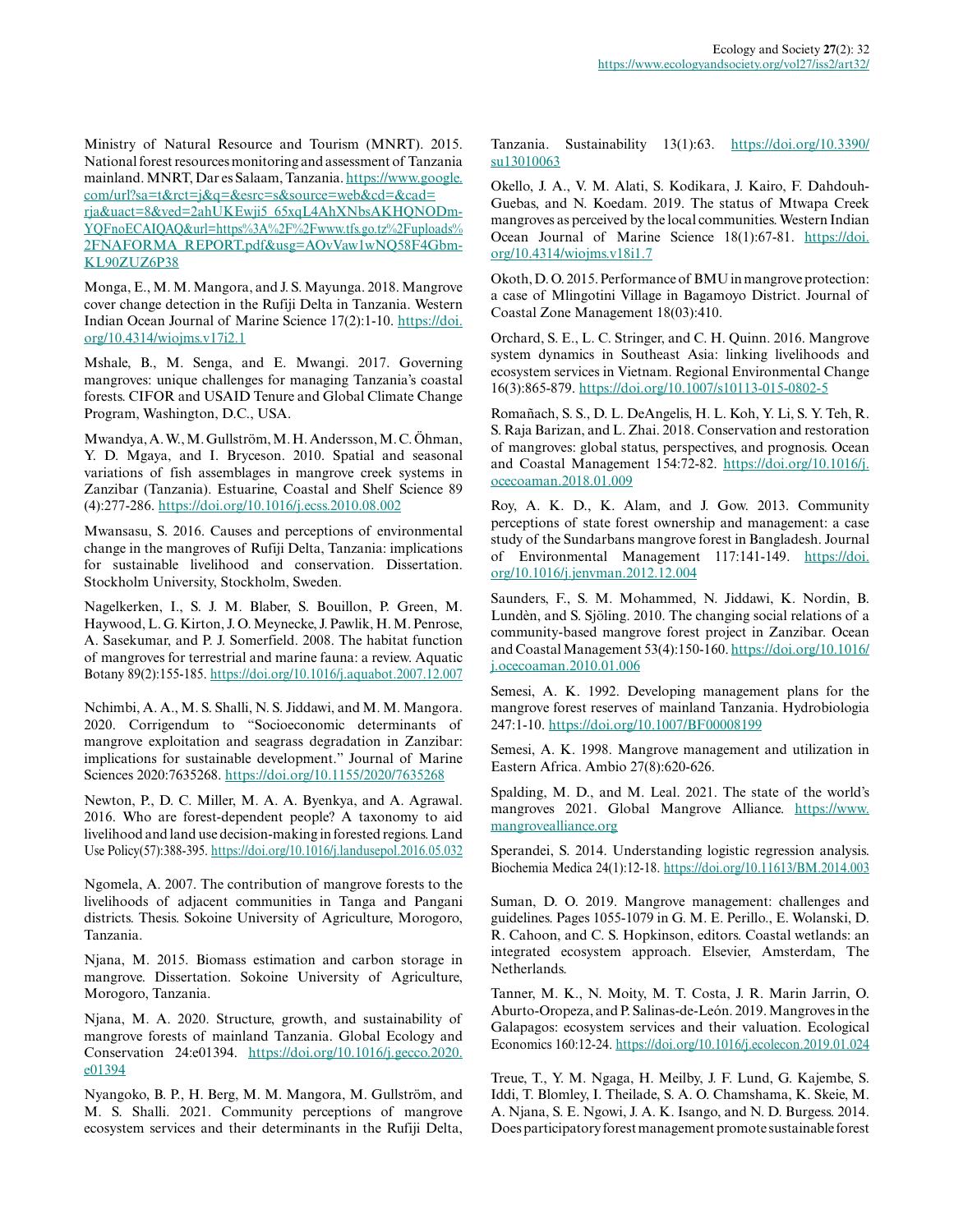utilisation in Tanzania. International Forestry Review 16 (1):23-38. <https://doi.org/10.1505/146554814811031279>

Turpie, J., Y. Ngaga, and F. Karanja. 2005. Catchment ecosystems and downstream water: the value of water resources in the Pangani basin, Tanzania. IUCN-The World Conservation Union, Gland, Switzerland.<https://lib.icimod.org/record/12146>

United Nations Environment Programme World Conservation Monitoring Centre (UNEP). 2014. The importance of mangroves to people: a call to action. J. van Bochove, E. Sullivan, T. Nakamura, editors. UNEP, Cambridge, UK.

United Republic of Tanzania (URT). 2013. 2012 Population and housing census. Bureau of Statistics, President's Office Planning Commission, Dar es Salaam, Tanzania. [https://www.nbs.go.tz/](https://www.nbs.go.tz/index.php/en/census-surveys/population-and-housing-census) [index.php/en/census-surveys/population-and-housing-census](https://www.nbs.go.tz/index.php/en/census-surveys/population-and-housing-census) 

Wagner, G. M., and R. Sallema-Mtui. 2016. The Rufiji estuary: climate change, anthropogenic pressures, vulnerability assessment and adaptive management strategies. Pages 183-207 in S. Diop, P. Scheren, and J. Machiwa, editors. Estuaries: a lifeline of ecosystem services in the Western Indian Ocean. Springer, Cham, Switzerland. [https://doi.org/10.1007/978-3-319-25370-1\\_12](https://doi.org/10.1007/978-3-319-25370-1_12) 

Wang, Y., G. Bonynge, J. Nugranad, M. Traber, A. Ngusaru, J. Tobey, L. Hale, R. Bowen, and V. Makota. 2003. Remote sensing of mangrove change along the Tanzania coast. Marine Geodesy 26(1-2):35-48.<https://doi.org/10.1080/01490410306708>

Wells, S., M. Samoilys, S. Makoloweka, and H. Kalombo. 2010. Lessons learnt from a collaborative management programme in coastal Tanzania. Ocean and Coastal Management 53 (4):161-168. <https://doi.org/10.1016/j.ocecoaman.2010.01.007>

Wylie, L., A. E. Sutton-Grier, and A. Moore. 2016. Keys to successful blue carbon projects: lessons learned from global case studies. Marine Policy 65:76-84. [https://doi.org/10.1016/j.](https://doi.org/10.1016/j.marpol.2015.12.020) [marpol.2015.12.020](https://doi.org/10.1016/j.marpol.2015.12.020) 

Yates, J., and T. Leggett. 2016. Qualitative research: an introduction. Radiologic Technology 88(2):225-231.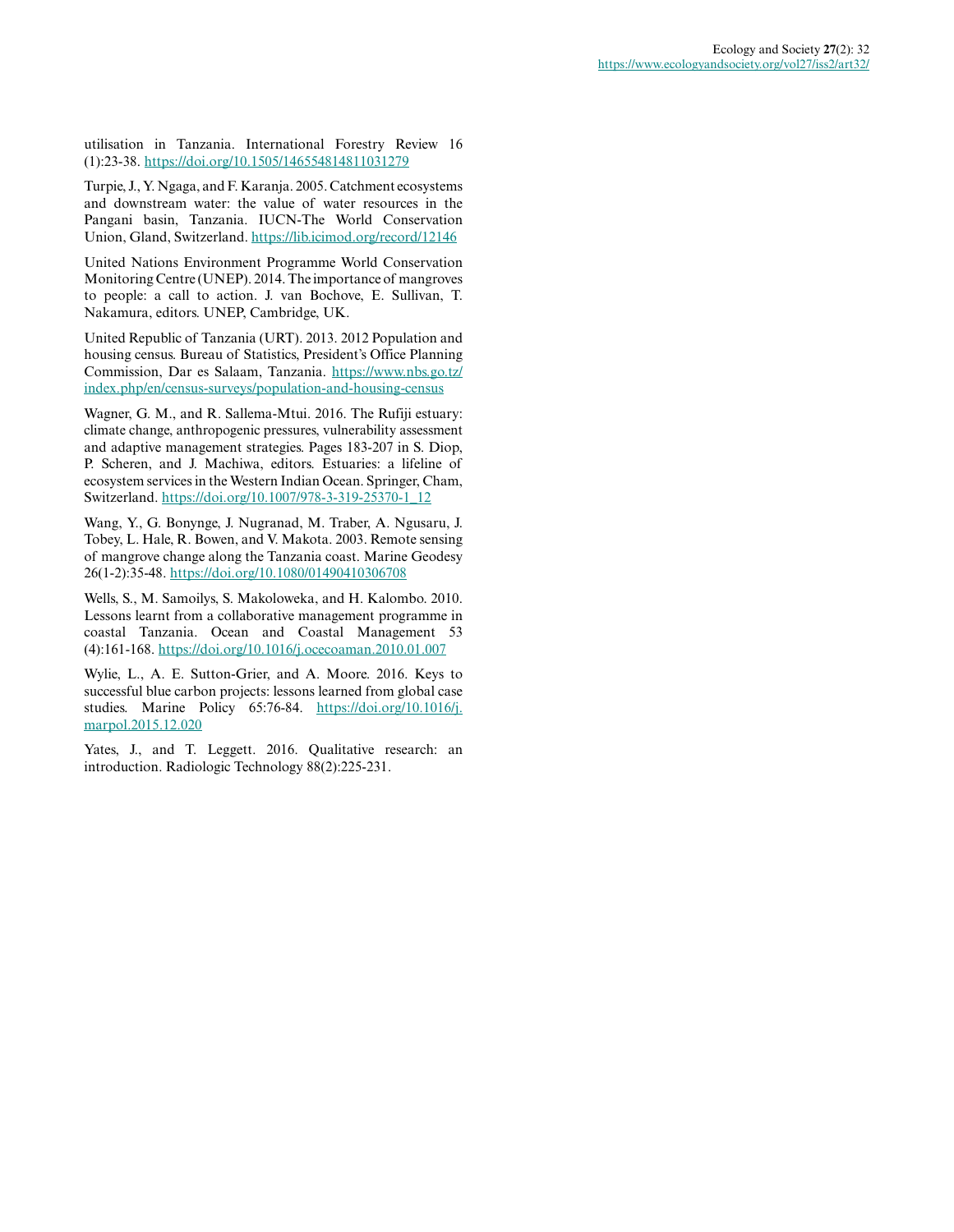**Appendix 1.** Focus group discussions and key informant interviews in the study area.

| Site              | Method                         | Gender           | Age | Occupation/Responsibility    |
|-------------------|--------------------------------|------------------|-----|------------------------------|
| Bweni             | Focus group                    | M                | 36  | Fisher                       |
|                   | discussion                     |                  |     |                              |
|                   |                                | M                | 36  | Fisher                       |
|                   |                                | M                | 45  | Mangrove cutter              |
|                   |                                | M                | 40  | Mangrove cutter              |
|                   |                                | F                | 25  | Food vendor                  |
|                   |                                | $\overline{F}$   | 30  | Food vendor                  |
|                   |                                | $\overline{F}$   | 38  | Farmer                       |
|                   |                                | M                | 42  | Farmer                       |
|                   | Key informant<br>Interviews    | M                | 40  | Village Chairperson          |
|                   |                                | ${\bf F}$        | 40  | <b>BMU</b> Chairperson       |
|                   |                                | M                | 43  | <b>BMU</b> Secretary         |
|                   |                                | $\boldsymbol{F}$ | 74  | Elder                        |
|                   |                                | M                | 63  | Elder                        |
|                   |                                | M                | 36  | <b>VNRC</b> Chairperson      |
|                   |                                | ${\bf F}$        | 34  | <b>VNRC</b> member           |
| Pangani Magharibi | Focus group<br>discussion      | M                | 50  | Fisher                       |
|                   |                                | ${\bf F}$        | 39  | Fisher                       |
|                   |                                | M                | 32  | Mangrove cutter              |
|                   |                                | M                | 35  | Mangrove cutter              |
|                   |                                | $\overline{F}$   | 29  | Food vendor                  |
|                   |                                | M                | 33  | Food vendor                  |
|                   |                                | $\overline{F}$   | 27  | Farmer                       |
|                   |                                | M                | 44  | Farmer                       |
|                   | informant<br>Key<br>interviews | M                | 46  | Village Chairperson          |
|                   |                                | M                | 30  | <b>BMU</b> Chairperson       |
|                   |                                | ${\bf F}$        | 28  | <b>BMU</b> Secretary         |
|                   |                                | ${\bf F}$        | 28  | Elder                        |
|                   |                                | ${\bf F}$        | 24  | Elder                        |
|                   |                                | M                | 39  | District Forest Officer      |
|                   |                                | M                | 50  | <b>District Conservation</b> |
|                   |                                |                  |     | Manager                      |

Table A1: Demographic information for the participants of focus group discussions and key informant interviews in the study area.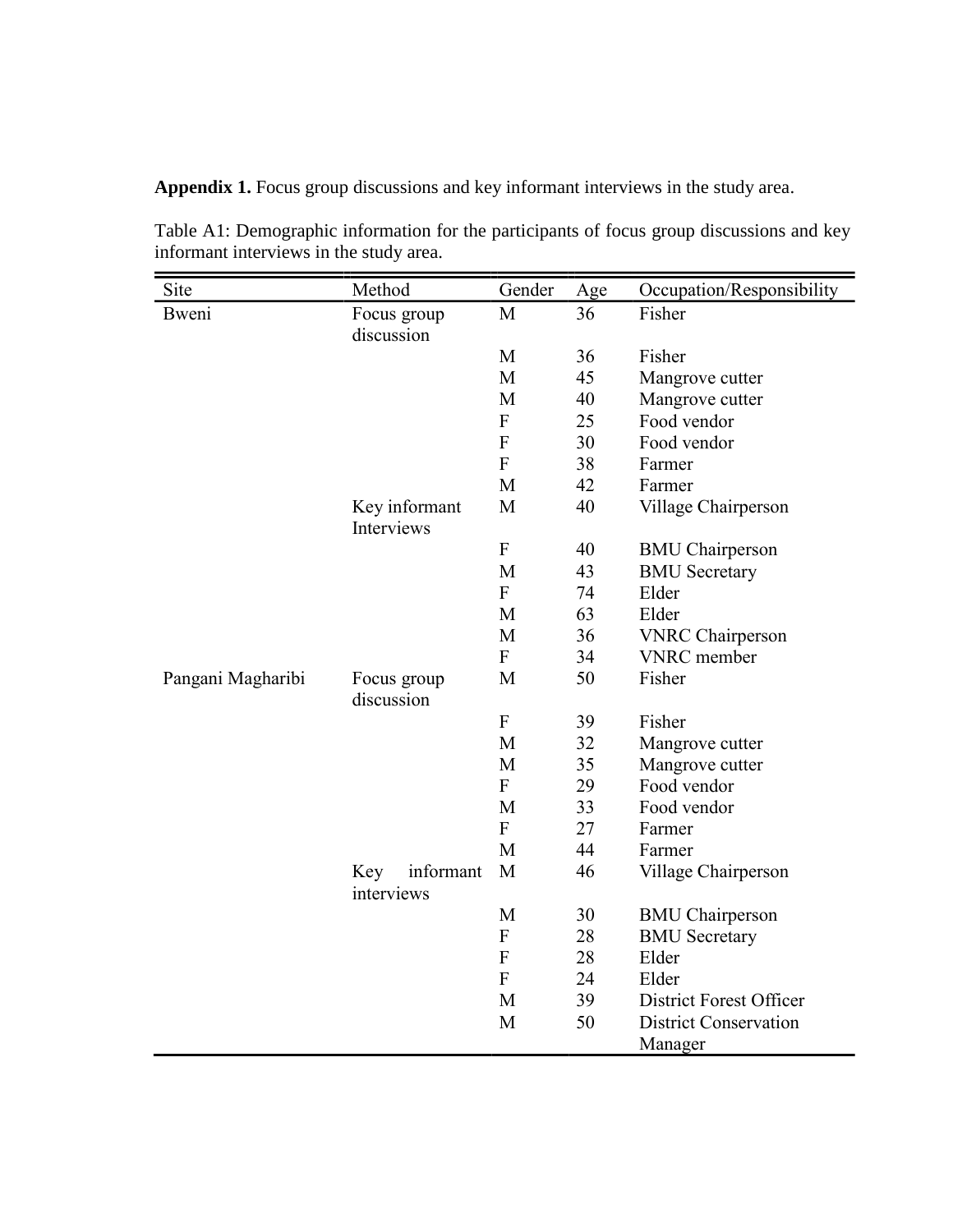# **Appendix 2.** Household Questionnaire

The aim of this research is to understand the factors that drive mangrove resource extraction, as well as community perceptions on the effectiveness and enforcement of mangrove management measures in the Pangani River Estuary. Your participation in this study is a source of necessary data that will help to achieve the stated goal. You are kindly asked consent to participate and provide sincere information. Information provided will be treated confidentially and only used for this research.

| Questionnaire No |
|------------------|
| Date             |

- 1. Gender of the household head?  $1=$  Male  $2=$  Female 2. Are you the head of the household?  $1 = Yes$   $2 = No$
- 3. If no, state your relationship to head of household……………………………………….
- 4. Age of household head?.....................
- 5. Marital status of household head?  $1=$  Married  $2=$  Single,  $3=$  Divorced,  $4=$  Widow
- 6. What is highest level of education (years of study) of the household head?........................
- 7. What is the main occupation of household head? …………………………………..
- 8. What is the size of your household? …………………………………..
- 9. How long have you been settled/ lived in this area?.....................................
- 10. Average household income per month (Tanzania Shillings) …………………
- 11. Does your household livelihood depend on any resources extracted from mangroves for livelihoods?  $1 = Yes$  2=No
- 12. If yes, which resources does your household collect from the mangroves and why?
- 13. Who often collect or harvesting above resources in your family?
- 14. If you could use Oryx/ kerosene/ electricity to replace extraction of mangroves as source of energy for cooking, how much could you pay for one month in Tanzania Shillings?
- 15. Please give reasons for the stated amount in above ………………………………………...
- 16. List mangrove forests conservation initiatives found in your area (past and present) and narrate on their success and failure.
- 17. From question I- VII, you're required to indicate your feelings /opinions/thought by reading the statement given then decide you answer based on your knowledge of mangrove management and conservation in the study area  $(1 =$  strongly disagree,  $2 =$  disagree,  $3 =$ neutral,  $4 = \text{agree or } 5 = \text{strongly agree.}$ 
	- I. The establishment of beach management units (BMUs) has improved conditions of mangroves in your area
	- II. BMUs are active in facilitating the enforcement of forests and environment by-laws
	- III. Promotion of collaborative arrangement for mangrove conservation by government fully involved local people